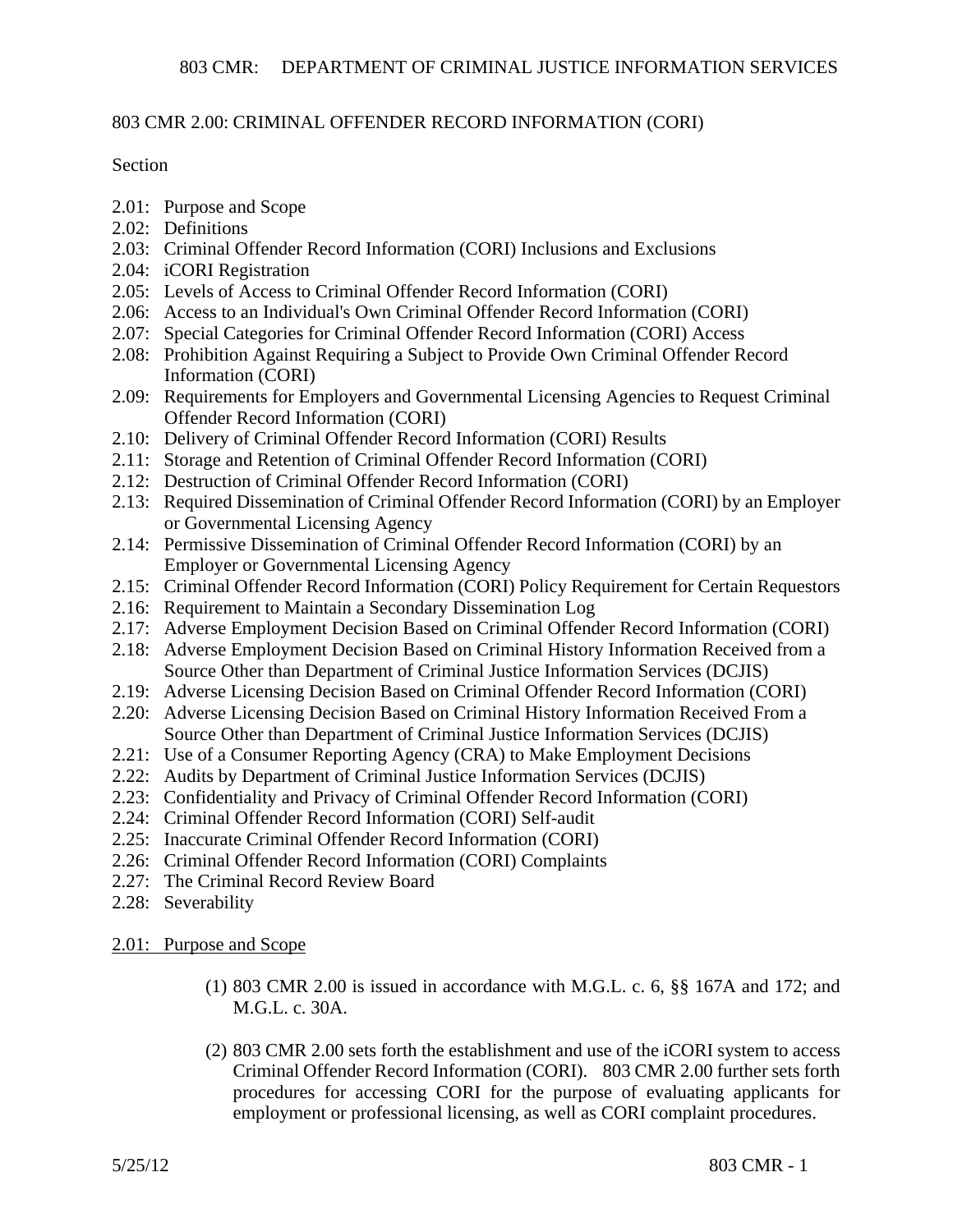- (3) 803 CMR 2.00 applies to all users of the iCORI system including employers, governmental licensing authorities, and individuals with criminal history.
- (4) Nothing contained in 803 CMR 2.00 shall be interpreted to limit the authority granted to the Criminal Record Review Board (CRRB) or to the Department of Criminal Justice Information Services (DCJIS) by the Massachusetts General Laws.

### 2.02: Definitions

As used in 803 CMR 2.00, the following words and phrases shall have the following meanings:

Advocate. An individual authorized to act on a subject's behalf to obtain the subject's CORI for the purpose of assisting the subject with employment, housing or other purposes authorized by DCJIS.

Apostille. A form of authentication issued by the Secretary of the Commonwealth to documents for use in countries that participate in the Hague Convention of 1961.

Consumer Reporting Agency (CRA). Any person or organization which, for monetary fees, dues, or on a cooperative, nonprofit basis, regularly engages in whole, or in part, in the practice of assembling or evaluating consumer, criminal history, credit, or other information on consumers for the purpose of furnishing consumer reports to third parties, and which uses any means or facility of interstate commerce for the purpose of preparing or furnishing consumer reports.

Criminal Justice Agency (CJA). A Massachusetts agency which performs as its principal function activities relating to crime prevention, including research or the sponsorship of research; the apprehension, prosecution, adjudication, incarceration, or rehabilitation of criminal offenders; or the collection, storage, dissemination or usage of criminal offender record information.

Criminal Record Review Board (CRRB). A statutorily-created board within the Department of Criminal Justice Information Services (DCJIS) that reviews complaints and investigates incidents involving allegations of violations of the laws governing CORI, M.G.L. c. 6, §§ 167A and 172; and 803 CMR 2.00.

Department of Criminal Justice Information Services (DCJIS). The Commonwealth agency statutorily designated to provide a public safety information system and network to support data collection, information sharing and interoperability for the Commonwealth's criminal justice and law enforcement community; to oversee the authorized provision of Criminal Offender Record Information (CORI) to the non-criminal justice community; to provide support to the Criminal Record Review Board, to operate the Firearms Records Bureau; and to provide and technically support the Victim Notification Registry for the victims of crime.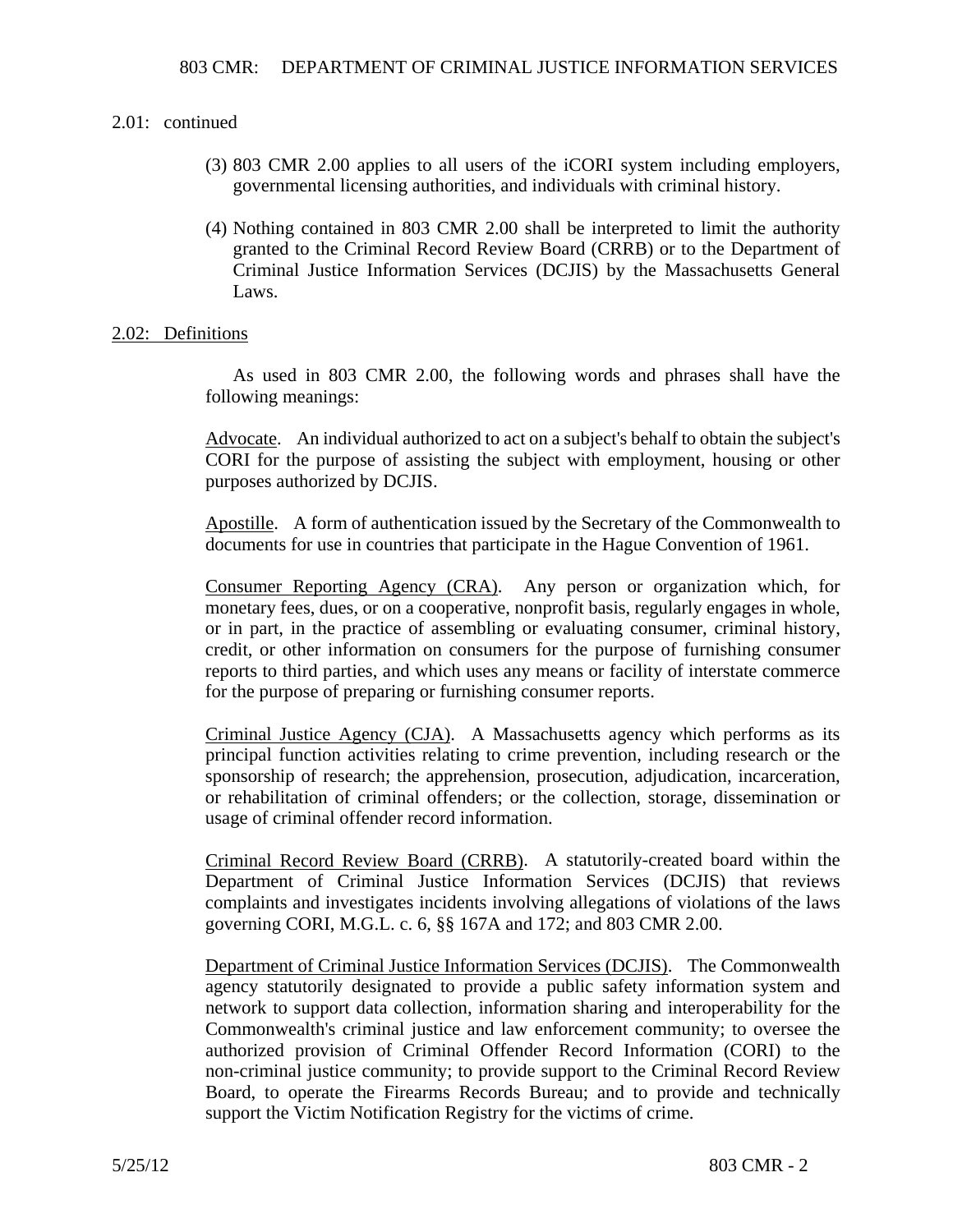Disabled Person. An individual with an intellectual disability, as defined by M.G.L. c. 123B, § 1, or who is otherwise mentally or physically disabled and, as a result of such mental or physical disability, is wholly or partially dependent on others to meet daily living needs.

Elderly Person. An individual who is 60 years of age or over.

Employment Applicant. An individual who has applied for employment, who meets the requirements for the position for which the individual is being screened for criminal history by an employer. Employment applicant as referenced in 803 CMR 2.00 shall also include volunteer applicants.

Evaluative Information. Records, data, or reports regarding individuals charged with a crime and compiled by criminal justice agencies which appraise mental condition, physical condition, extent of social adjustment, rehabilitative progress, and the like, and which are primarily used in connection with bail, pre-trial or post-trial release proceedings, sentencing, correctional and rehabilitative planning, probation, or parole.

Housing Applicant. An individual who applies to rent or lease housing, including market rate and subsidized housing.

iCORI. The internet-based system used in the Commonwealth to access CORI and to obtain self-audits.

Intelligence Information. Records and data compiled by a criminal justice agency for the purpose of criminal investigation, including reports of informants, investigators, or other persons, or from any type of surveillance associated with an identifiable individual. Intelligence information shall also include records and data compiled by a criminal justice agency for the purpose of investigating a substantial threat of harm to an individual, or to the order or security of a correctional facility.

Legally Authorized Designee. Any person authorized to submit and receive CORI on behalf of a requestor. For purposes of 803 CMR 2.00, "legally authorized designee" shall be synonymous with "legally designated representative."

Legally Designated Representative. Any person authorized to submit and receive CORI on behalf of a requestor. For purposes of 803 CMR 2.00, "legally designated representative" shall be synonymous with "legally authorized designee."

Licensing Applicant. An otherwise qualified individual who meets all other requirements for the license for which the individual is being screened for criminal history by a governmental licensing agency.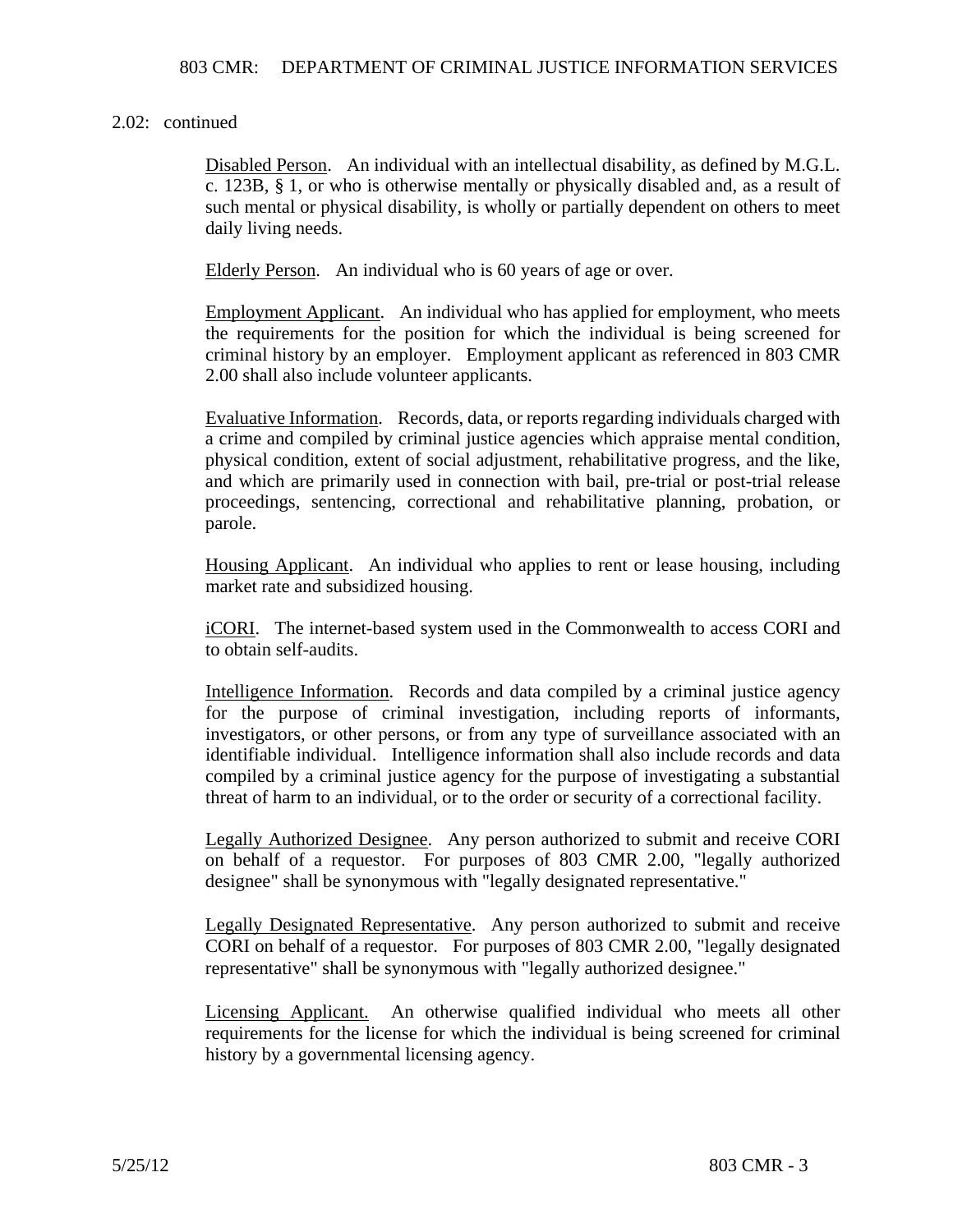Open Access to CORI. The level of Criminal Offender Record Information (CORI) access available to any member of the general public upon production of a subject's correct name and date of birth.

Person. A natural person, corporation, association, partnership, or other legal entity.

Requestor. A person, other than a law enforcement or criminal justice agency official, submitting a request for Criminal Offender Record Information (CORI) to the Department of Criminal Justice Information Services (DCJIS).

Required Access to CORI. The level of Criminal Offender Record Information (CORI) access available to requestors who are authorized or required by statute, regulation, or accreditation requirement to obtain CORI.

Self-audit. An inquiry made by a subject or a legally authorized designee to obtain a log of all queries to the Department of Criminal Justice Information Services (DCJIS) by any individual or entity for the subject's Criminal Offender Record Information (CORI), but excluding any information relative to any query conducted by a law enforcement or criminal justice agency official.

Standard Access to CORI. The level of Criminal Offender Record Information (CORI) access available to any requestor, or any requestor's legally designated representative, to evaluate: current and prospective employees, including full-time, part-time, contract, or internship employees or volunteers; applicants for rental or lease of housing; volunteers for services; and licensing applicants for a professional or occupational license issued by a state or municipal entity.

Subject. An individual for whom a request for Criminal Offender Record Information (CORI) is submitted to the Department of Criminal Justice Information Services (DCJIS).

### 2.03: Criminal Offender Record Information (CORI) Inclusions and Exclusions

- (1) CORI shall be limited to the information recorded as the result of the initiation of criminal proceedings or any consequent related proceedings regarding individuals having attained the age of 17.
- (2) If a person younger than 17 years old is adjudicated as an adult, CORI shall include information relating to that adjudication.
- (3) CORI shall include fingerprints, photographs, and other identifying data that is recorded as the result of the initiation of a criminal proceeding.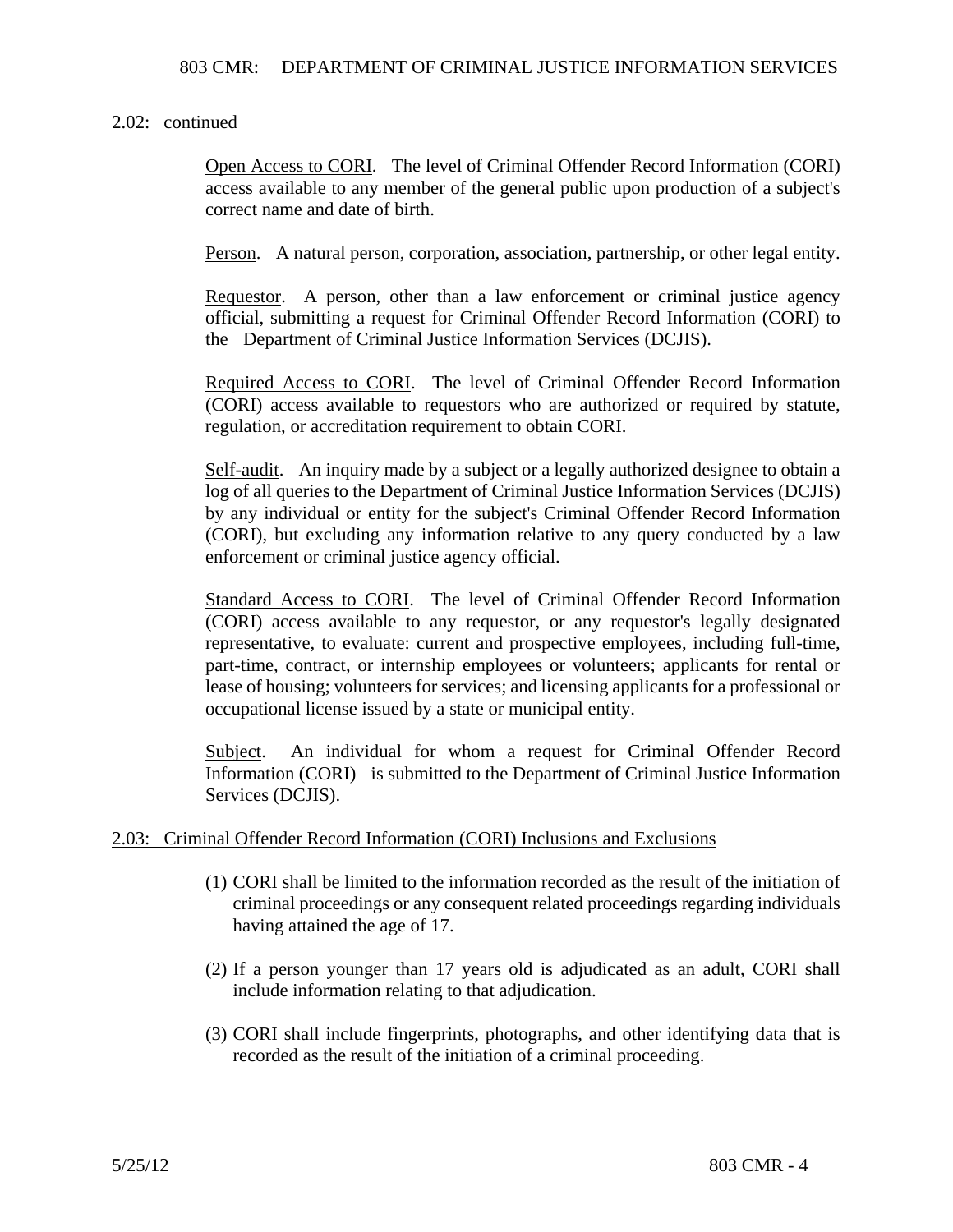- (4) For purposes of 803 CMR 2.00, the initiation of criminal proceedings is the point when a criminal investigation is sufficiently complete that the investigating officer takes actions toward bringing a specific suspect to court.
- (5) CORI shall not include:
	- (a) information regarding criminal offenses or acts of delinquency committed by any individual before the individual attained the age of 17 unless the individual was adjudicated as an adult;
	- (b) photographs, fingerprints, or other identifying data of an individual used for investigative purposes, provided the individual is not identified;
	- (c) evaluative information;
	- (d) statistical and analytical reports and files in which individuals are not directly or indirectly identifiable;
	- (e) intelligence information;
	- (f) information regarding any offenses which are not punishable by incarceration;
	- (g) public records as defined in M.G.L. c. 4,  $\S$  7(26);
	- (h) daily police logs;
	- (i) decisions of the Parole Board;
	- (j) published records of public court or administrative proceedings;
	- (k) published records of public judicial, administrative, or legislative proceedings;
	- (l) federal criminal record information; and

(m) anything otherwise excluded by law.

### 2.04: iCORI Registration

- (1) A member of the general public may register for an iCORI account to request the user's own CORI, to request Open Access to CORI, or to request a self-audit.
	- (a) To register for an iCORI account, a user must provide identifying information as required by DCJIS.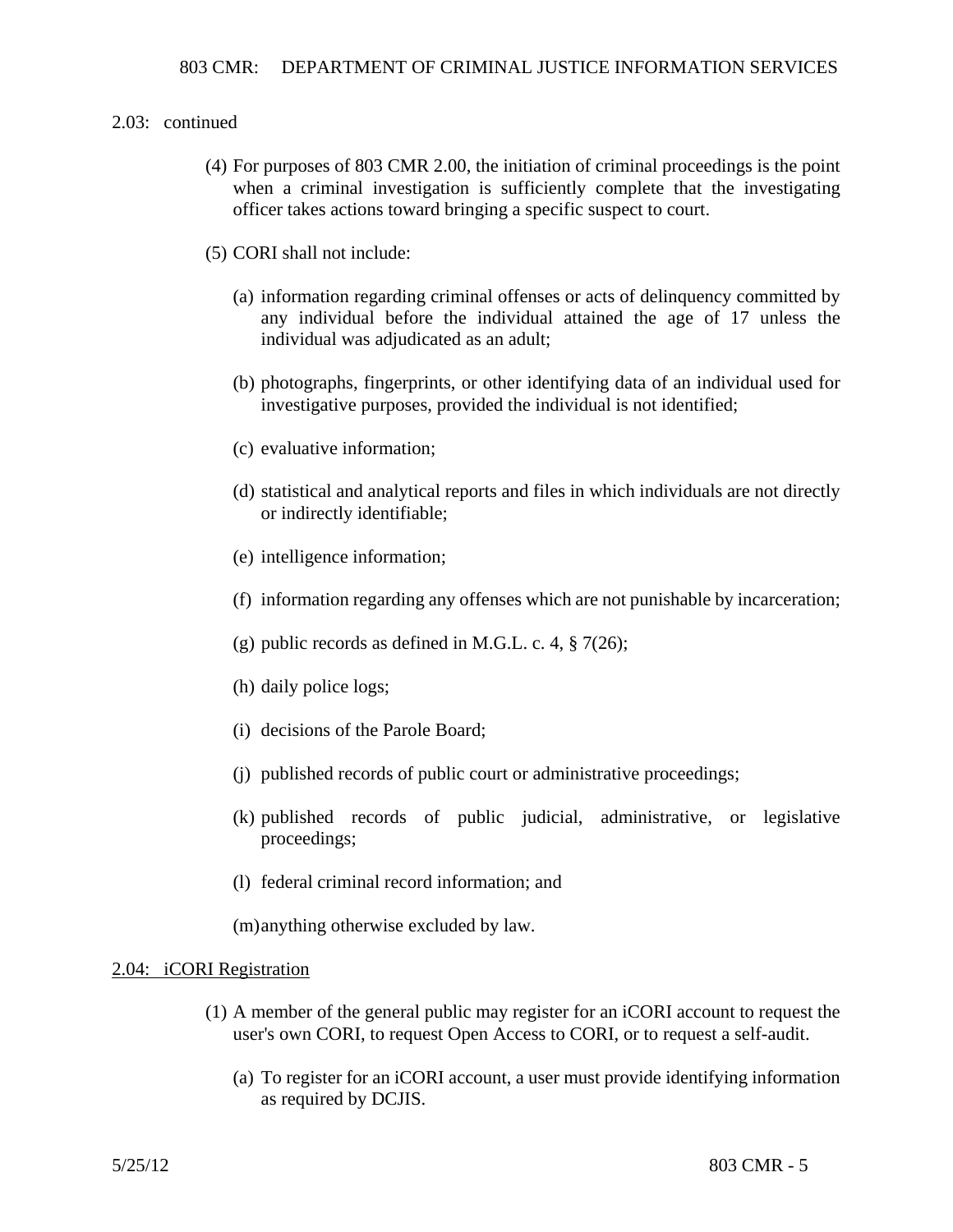- (b) To complete registration for an iCORI account a user must agree to all iCORI terms and conditions.
- (c) A registration fee may be required.
- (2) An employer may register for an iCORI account to screen current employees or employment applicants, including paid, intern, or volunteer positions.
	- (a) To register for an iCORI account, an employer must provide:
		- 1. identifying information regarding the individual user and the business required by DCJIS; and
		- 2. information regarding the purpose for requesting CORI, including any statutory, regulatory, or accreditation requirements that mandate CORI or criminal history screening.
	- (b) To complete registration for an iCORI account as an employer, the individual user must also complete training and agree to all iCORI terms and conditions.
	- (c) A registration fee may be required.
- (3) A governmental licensing agency may register for an iCORI account to screen current license holders or licensing applicants for professional or occupational licenses.
	- (a) To register for an iCORI account, a licensing agency must provide:
		- 1. identifying information regarding the individual user and the agency required by DCJIS; and
		- 2. information regarding the purpose for requesting CORI, including any statutory, regulatory, or accreditation requirements that mandate CORI or criminal history screening.
	- (b) To complete registration for an iCORI account as an agency, the individual user must also complete training and agree to all iCORI terms and conditions.
	- (c) A registration fee may be required.
- (4) A CRA may register for an iCORI account to access CORI for a client who would meet the requirements of registration for an iCORI account. Regulation applicable to CRA registration is pursuant to 803 CMR 11.00: *Consumer Reporting Agency*.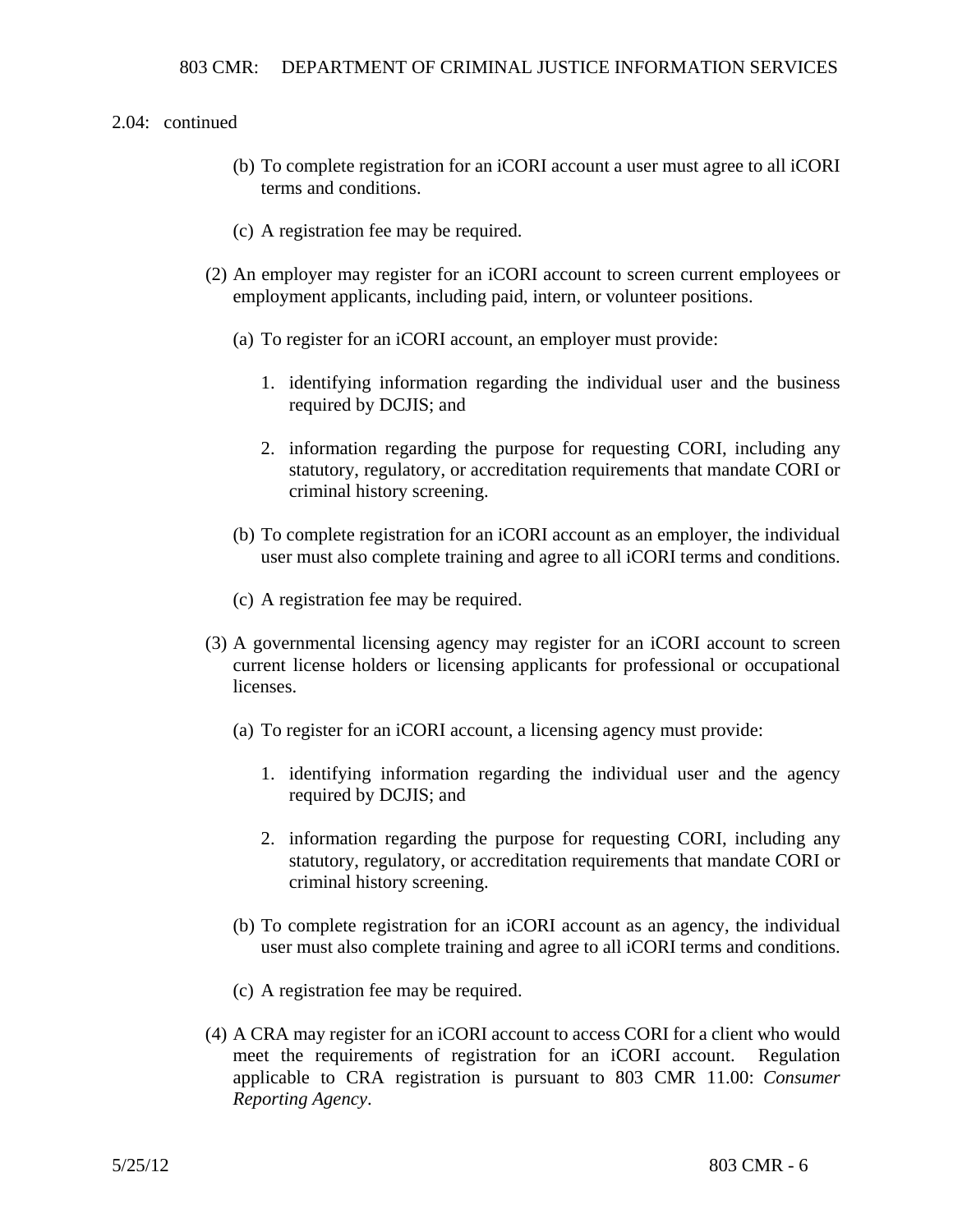- (5) A landlord, property management company, real estate agent, or public housing authority may register for an iCORI account to access CORI to evaluate housing applicants. Regulation applicable to landlord, property management company, real estate agency, and public housing authority registration is pursuant to 803 CMR 5.00: *Criminal Offender Record Information (CORI) - Housing*.
- (6) All iCORI registrations shall expire after one calendar year. After expiration, the iCORI registrant shall renew its registration before accessing additional CORI.
	- (a) For a user re-registering as an entity other than an individual member of the general public, the user must again complete the iCORI training and agree to all iCORI terms and conditions.
	- (b) A registration fee may be required.
- (7) DCJIS shall assess a fee for each request for CORI or self-audit according to a fee structure established by the Secretary of Public Safety and Security and shall establish rules for the waiver of a fee or portion thereof for such other persons as it deems appropriate, pursuant to M.G.L. c. 6, § 172A.

No fee shall be assessed for a request made by a victim of a crime or a witness or family member of a homicide victim, all as defined in M.G.L. c. 258B, § 1, or by any local, state or federal government entity.

### 2.05: Levels of Access to Criminal Offender Record Information (CORI)

- (1) There shall be three different levels of access to CORI. The level of access to which a requestor is entitled shall depend upon who the requestor is and also upon whether a statute, regulation, or accreditation requirement authorizes or requires the requestor to obtain a certain level of CORI.
- (2) The different levels of access to CORI shall be:
	- (a) Required Access to CORI;
	- (b) Standard Access to CORI; and
	- (c) Open Access to CORI.
- (3) Required Access to CORI is available only to requestors that are authorized or required by statute, regulation, or accreditation requirement to obtain CORI to screen employees, interns, volunteers, or professional licensing applicants.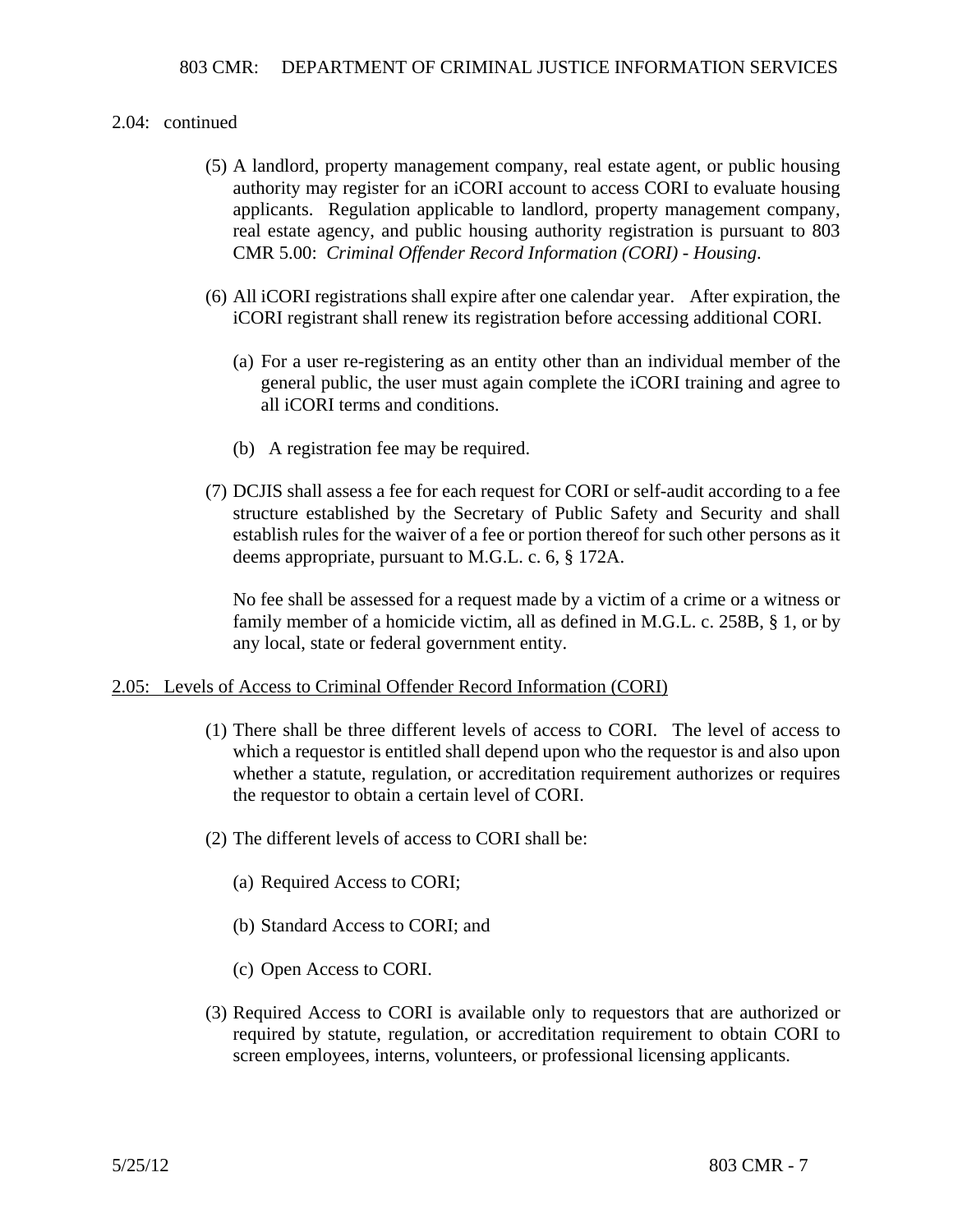- (a) Required Access to CORI may also be available to those requestors screening applicants for the rental or leasing of housing and are required by a statutory, regulatory, or accreditation provision to obtain CORI.
- (b) Required Access to CORI shall include four different levels of access depending on the language of the statutory, regulatory, or accreditation requirement that mandates obtaining CORI.
	- 1. Required 1 Access to CORI shall include access to:
		- a. all pending criminal charges, including cases continued without a finding of guilt, until they are dismissed;
		- b. all misdemeanor convictions and felony convictions dating from the subject's  $17<sup>th</sup>$  birthday;
		- c. information relating to those offenses for which the subject was adjudicated as an adult while younger than 17 years old; and
		- d. all convictions for murder, voluntary manslaughter, involuntary manslaughter, and sex offenses, as defined by M.G.L. c. 6, § 178, punishable by a term of incarceration in state prison, unless sealed.
	- 2. Required 2 Access to CORI shall include access to:
		- a. all pending criminal charges, including cases continued without a finding of guilt, until they are dismissed;
		- b. all misdemeanor convictions and felony convictions dating from the subject's  $17<sup>th</sup>$  birthday;
		- c. information relating to those offenses for which the subject was adjudicated as an adult while younger than 17 years old;
		- d. information regarding charged criminal offenses that did not result in a conviction, such as cases that were dismissed, cases in which a *nolle prosequi* was entered by the Commonwealth, cases in which the subject was found not guilty, and cases in which a continuation without a finding of guilt has been dismissed; and
		- e. all convictions for murder, voluntary manslaughter, involuntary manslaughter, and sex offenses, as defined by M.G.L. c. 6, § 178, punishable by a term of incarceration in state prison, unless sealed.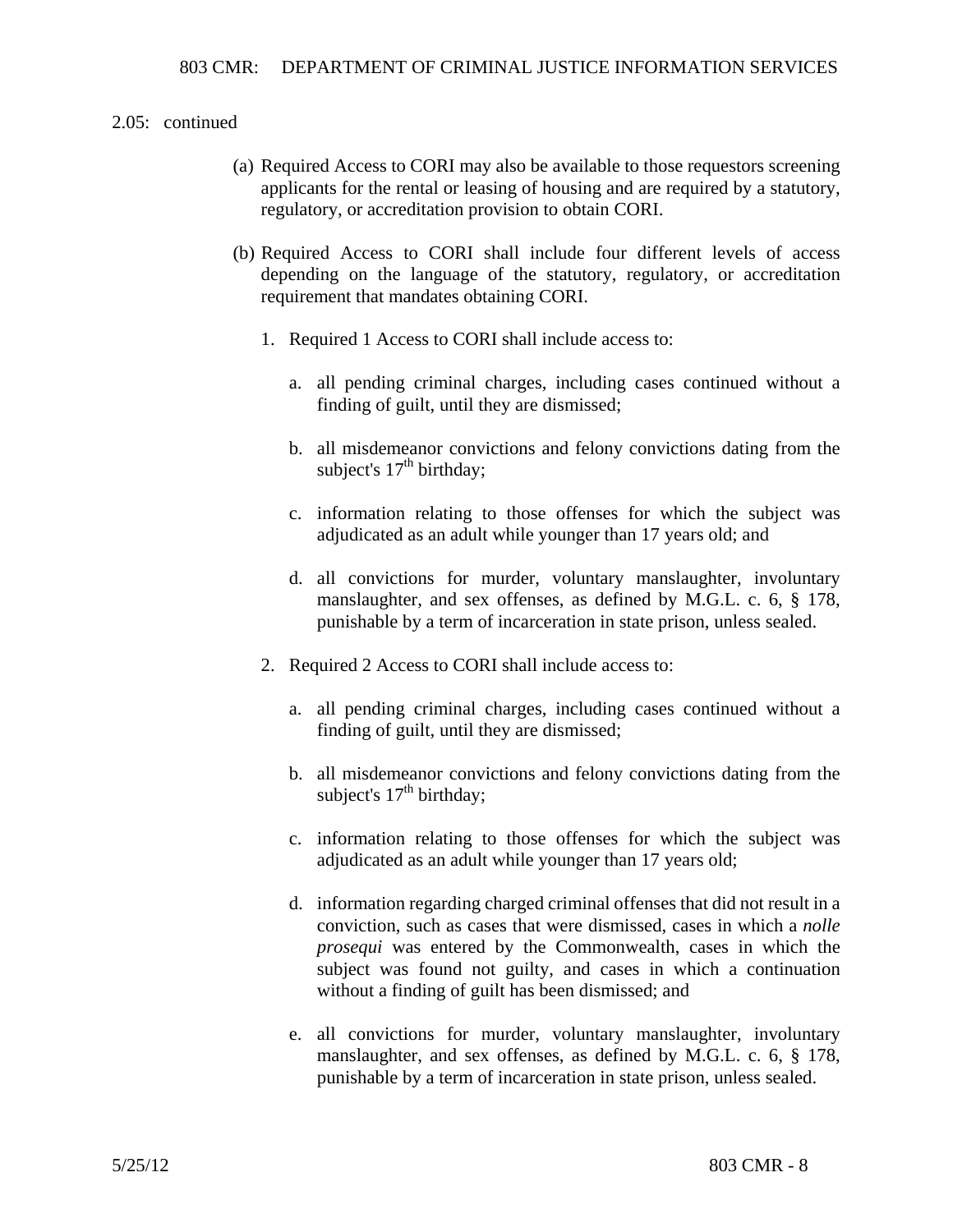- 3. Required 3 Access to CORI shall include access to:
	- a. all pending criminal charges, including cases continued without a finding of guilt, until they are dismissed;
	- b. all misdemeanor convictions and felony convictions dating from the subject's  $17<sup>th</sup>$  birthday;
	- c. information relating to those offenses for which the subject was adjudicated as an adult while younger than 17 years old;
	- d. information regarding charged criminal offenses that did not result in a conviction, such as cases that were dismissed, cases in which a nolle prosequi was entered by the Commonwealth, cases in which the subject was found not guilty, and cases in which a continuation without a finding of guilt has been dismissed;
	- e. all information regarding juvenile offenses, including pending charges; and
	- f. all convictions for murder, voluntary manslaughter, involuntary manslaughter and sex offenses, as defined in M.G.L. c. 6, § 178, punishable by a term of incarceration in state prison, unless sealed.
- 4. Required 4 Access to CORI shall include access to:
	- a. all pending criminal charges, including cases continued without a finding of guilt, until they are dismissed;
	- b. all misdemeanor convictions and felony convictions dating from the subject's  $17<sup>th</sup>$  birthday;
	- c. information relating to those offenses for which the subject was adjudicated as an adult while younger than 17 years old;
	- d. information regarding charged criminal offenses that did not result in a conviction, such as cases that were dismissed, cases in which a *nolle prosequi* was entered by the Commonwealth, cases in which the subject was found not guilty, and cases in which a continuation without a finding of guilt has been dismissed;
	- e. all information regarding juvenile offenses, including pending charges;
	- f. information regarding criminal offenses that have been sealed; and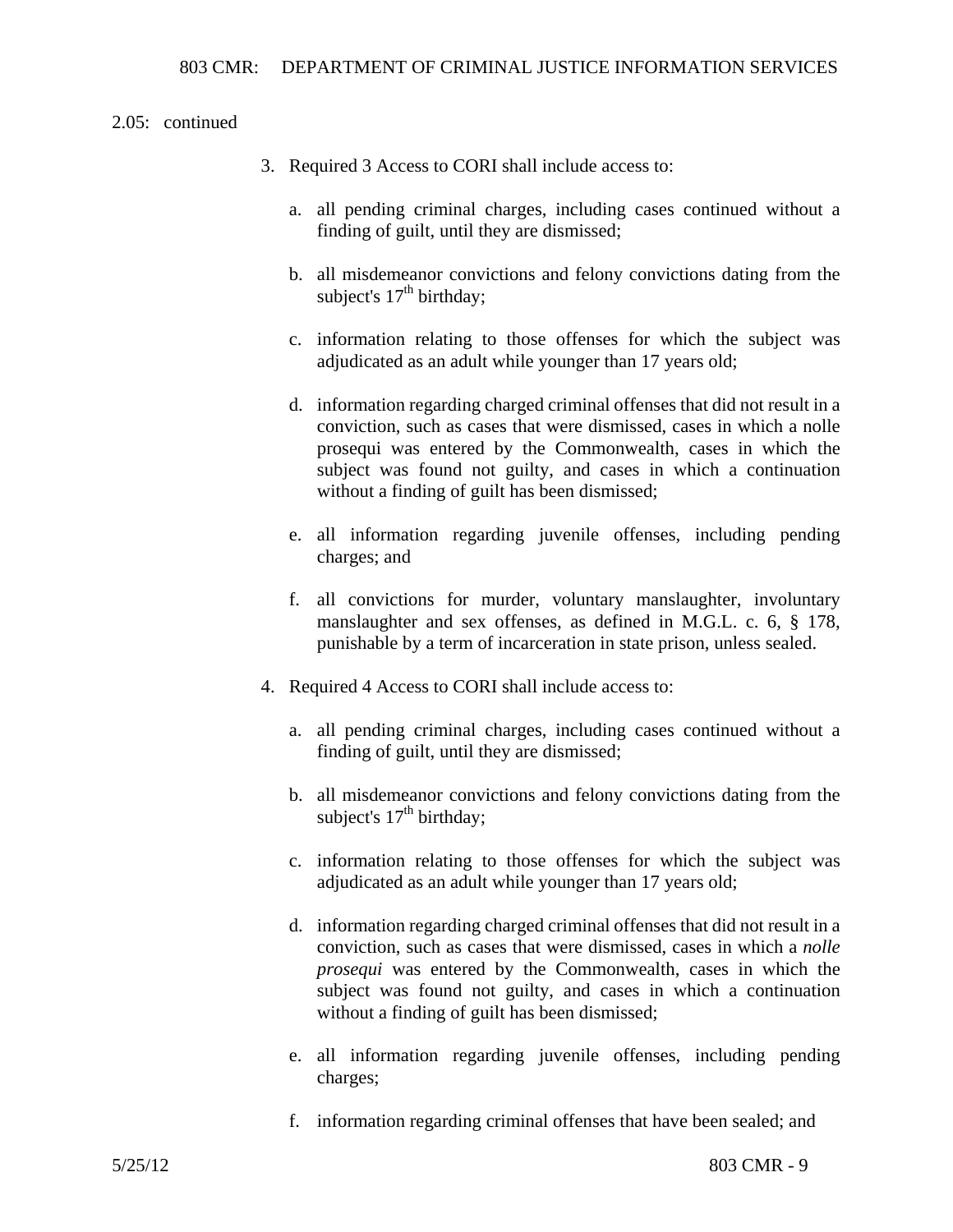- g. all convictions for murder, voluntary manslaughter, involuntary manslaughter and sex offenses, as defined in M.G.L. c. 6, § 178, punishable by a term of incarceration in state prison, unless sealed.
- (4) Standard Access to CORI is available to employers, landlords, property management companies, real estate agents, public housing authorities, and governmental licensing agencies to screen current and prospective employees, including full-time, part-time, contract, and internship employees or volunteers; volunteers for services; tenants; or licensing applicants for a professional or occupational license issued by a state or municipal entity.
	- (a) Standard Access to CORI shall include access to:
		- 1. all pending criminal charges, including cases continued without a finding of guilt until they are dismissed;
		- 2. all misdemeanor convictions for five years following the date of disposition or date of release from incarceration, whichever is later;
		- 3. all felony convictions for ten years following the date of disposition or date of release from incarceration, whichever is later; and
		- 4. all convictions for murder, voluntary manslaughter, involuntary manslaughter, and sex offenses, as defined in M.G.L. c. 6, § 178, punishable by a term of incarceration in state prison, unless sealed, including information relating to those offenses for which the subject was adjudicated as an adult while younger than 17 years old.
	- (b) If a subject has been convicted of a misdemeanor, or has been released from custody for a misdemeanor conviction, within five years of the date of a Standard Access to CORI request, then the CORI that is provided to the requestor will include all adult convictions dating from the subject's  $17<sup>th</sup>$  birthday and, if the subject was adjudicated as an adult while younger than 17 years old, information relating to those offenses.
	- (c) If a subject has a felony conviction, or has been released from custody for a felony conviction, within ten years of the date of a Standard Access to CORI request, then the CORI that is provided to the requestor will include all adult convictions dating from the subject's  $17<sup>th</sup>$  birthday and, if the subject was adjudicated as an adult while younger than 17 years old, information relating to those offenses.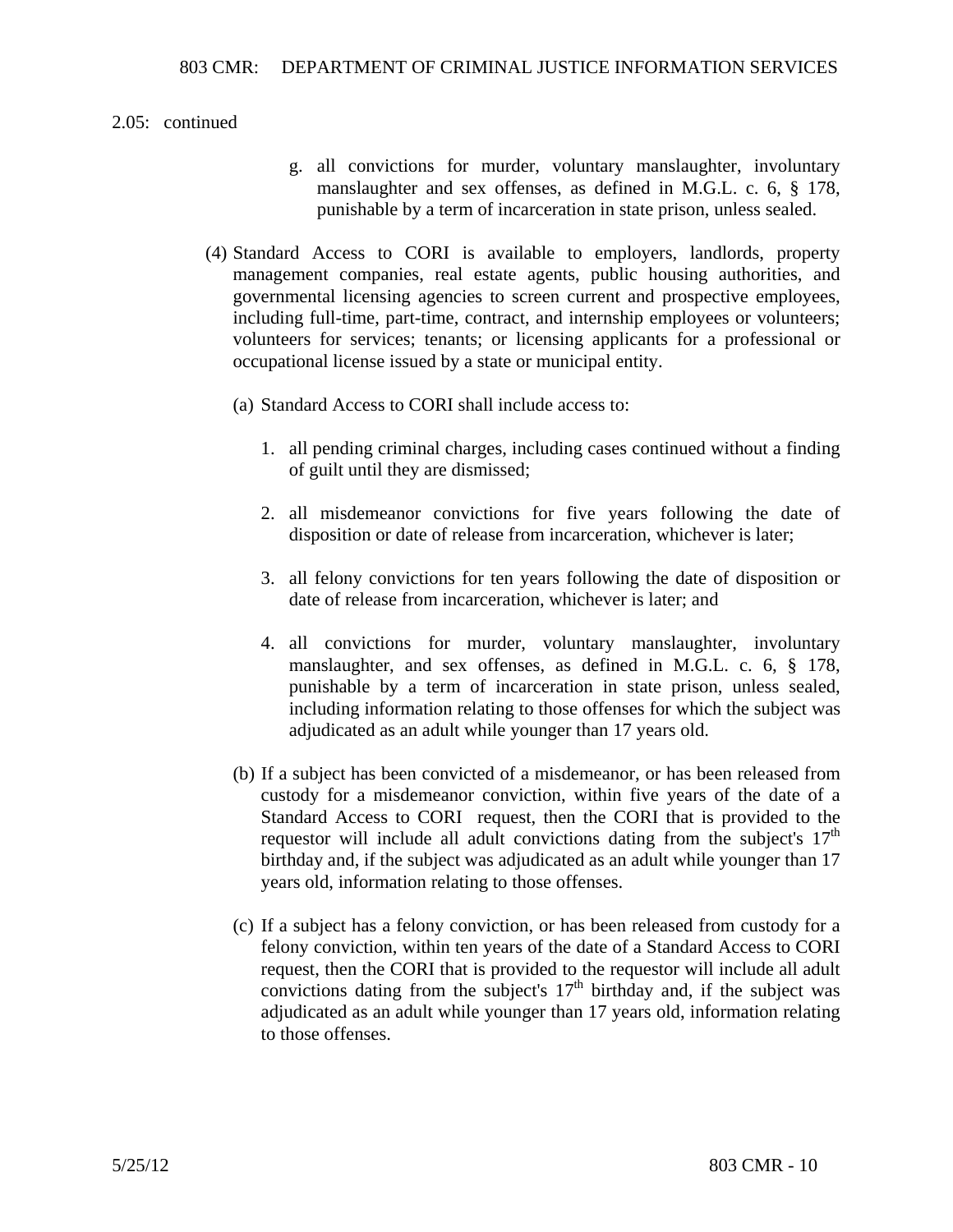## (5) Open Access to CORI is Available to all Members of the General Public.

- (a) Open Access to CORI shall include access to:
	- 1. misdemeanor convictions for which the disposition date or incarceration release date, whichever is later, has occurred within one year of the date of the CORI request;
	- 2. felony convictions for which the disposition date or incarceration release date, whichever is later, has occurred within two years of the date of the CORI request;
	- 3. felony convictions punishable by five or more years in state prison provided however, that such convictions shall only be available for ten years following the date of disposition or date of release from incarceration, whichever is later; and
	- 4. all convictions for murder, voluntary manslaughter, involuntary manslaughter and sex offenses, as defined in M.G.L. c. 6, § 178, punishable by a term of incarceration in state prison, unless sealed, including information relating to those offenses for which the subject was adjudicated as an adult while younger than 17 years old.
- (b) Any member of the general public may obtain Open Access to CORI by registering for an iCORI account, or by requesting a paper CORI form from DCJIS.
- (c) In order to use Open Access to CORI to obtain the CORI of another individual, a requestor shall submit the individual's name and date of birth.
	- 1. Open Access to CORI search results shall be based only on the exact name and date of birth.
	- 2. DCJIS shall return a "no available CORI" result if the information submitted does not exactly match information contained in the CORI database.
	- 3. If the subject has used additional names or dates of birth, a requestor may submit additional Open Access to CORI requests with that information.

### 2.06: Access to an Individual's Own Criminal Offender Record Information (CORI)

(1) An individual may request a copy of the individual's own CORI by registering for an iCORI account.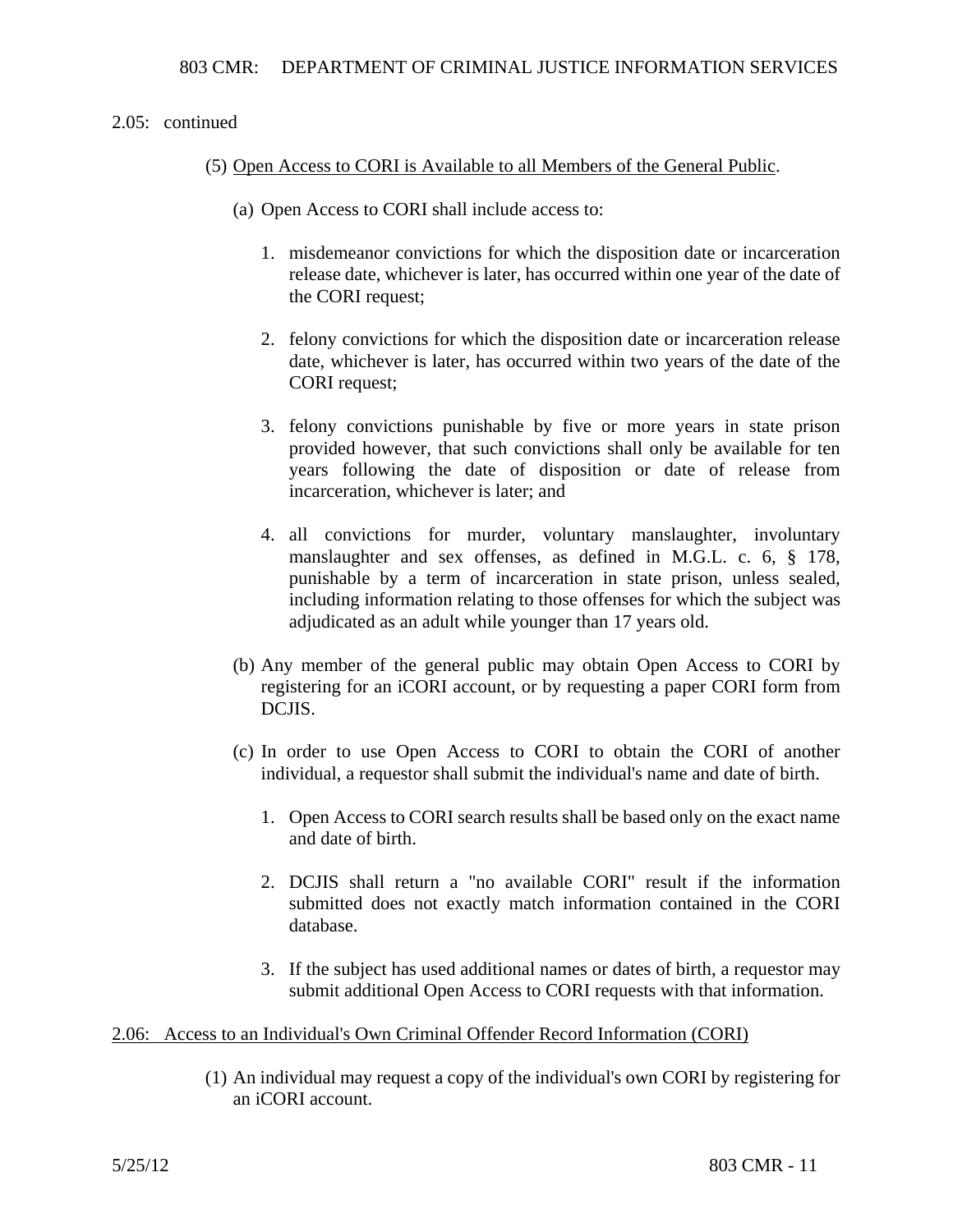- (2) If an individual does not have access to the internet, the individual may request a copy of the individual's own CORI from DCJIS.
- (3) If an individual requires CORI to obtain apostille authentication from the Office of the Secretary of the Commonwealth, an additional fee may be required.

### 2.07: Special Categories for Criminal Offender Record Information (CORI) Access

- (1) An elderly person or disabled person seeking to screen employment applicants who may provide assistance within the home of the elderly or disabled person shall be permitted to obtain CORI to screen these employment applicants using the DCJIS Elderly/Disabled Assistant CORI Request Form.
	- (a) A legally designated representative may also obtain CORI for this purpose on behalf of an elderly person or disabled person.
	- (b) A requestor using the Elderly/Disabled Assistant CORI Form shall receive Required 2 Access to CORI which includes:
		- 1. all pending criminal charges, including cases continued without a finding of guilt, until they are dismissed;
		- 2. all misdemeanor convictions and felony convictions dating from the subject's  $17<sup>th</sup>$  birthday;
		- 3. information relating to those offenses for which the subject was adjudicated as an adult while younger than 17 years old;
		- 4. information regarding charged criminal offenses that did not result in a conviction, such as cases that were dismissed, cases in which a *nolle prosequi* was entered by the Commonwealth, cases in which the subject was found not guilty, and cases in which a continuation without a finding of guilt has been dismissed; and
		- 5. all convictions for murder, voluntary manslaughter, involuntary manslaughter and sex offenses, as defined in M.G.L. c. 6, § 178, punishable by a term of incarceration in state prison, unless sealed.
	- (c) A requestor using the Elderly/Disabled Assistant CORI Form shall not be subject to the same rules as other employers regarding steps to take before making an adverse decision based on CORI, set forth in 803 CMR 2.17.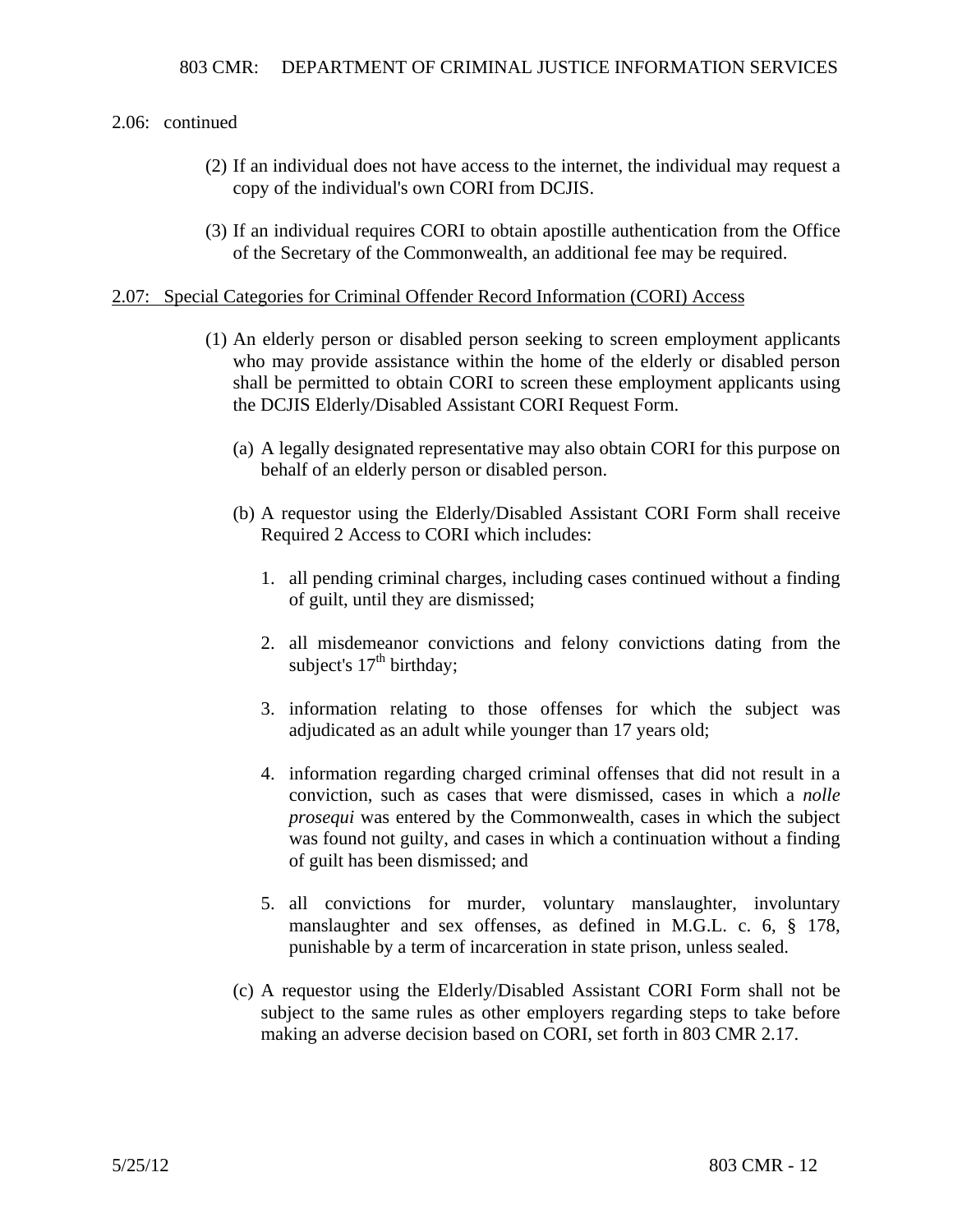- (2) A requestor who wishes to obtain CORI beyond what is available via Open Access to CORI may contact DCJIS to request such access. Pursuant to M.G.L. c. 6, § 172(a)(6), the DCJIS commissioner may provide access to CORI to persons other than those entitled to obtain access, if the commissioner finds that such dissemination to such requestor serves the public interest. Upon such a finding, the commissioner shall also determine the extent of access to CORI necessary to sustain the public interest.
- (3) An attorney seeking to obtain a client's CORI may register for an iCORI account and submit a CORI request.
	- (a) The attorney shall provide required identifying information, as well as identifying information regarding the client.
	- (b) An attorney seeking to obtain a non-client's CORI, beyond what is available via Open Access to CORI, for litigation purposes shall submit a valid, signed court order directly to DCJIS.
- (4) An advocate helping a client obtain services may obtain the client's CORI on the client's behalf.
	- (a) An advocate may obtain a client's CORI by registering for an iCORI account and submitting a CORI request.
	- (b) The advocate shall provide identifying information required by DCJIS, as well as identifying information regarding the client.
	- (c) The advocate shall affirm, under the penalties of perjury, that the advocate has the client's authorization to obtain the CORI.

# 2.08: Prohibition Against Requiring a Subject to Provide Own Criminal Offender Record Information (CORI)

Pursuant to M.G.L. c. 6, § 178, an individual or organization screening an employment applicant, licensing applicant, or housing applicant is prohibited from requiring an applicant to produce a copy of the applicant's own CORI.

### 2.09: Requirements for Employers and Governmental Licensing Agencies to Request Criminal Offender Record Information (CORI)

- (1) Prior to submitting a CORI request, an employer or governmental licensing agency shall:
	- (a) submit a CORI Acknowledgement Form for each subject to be checked;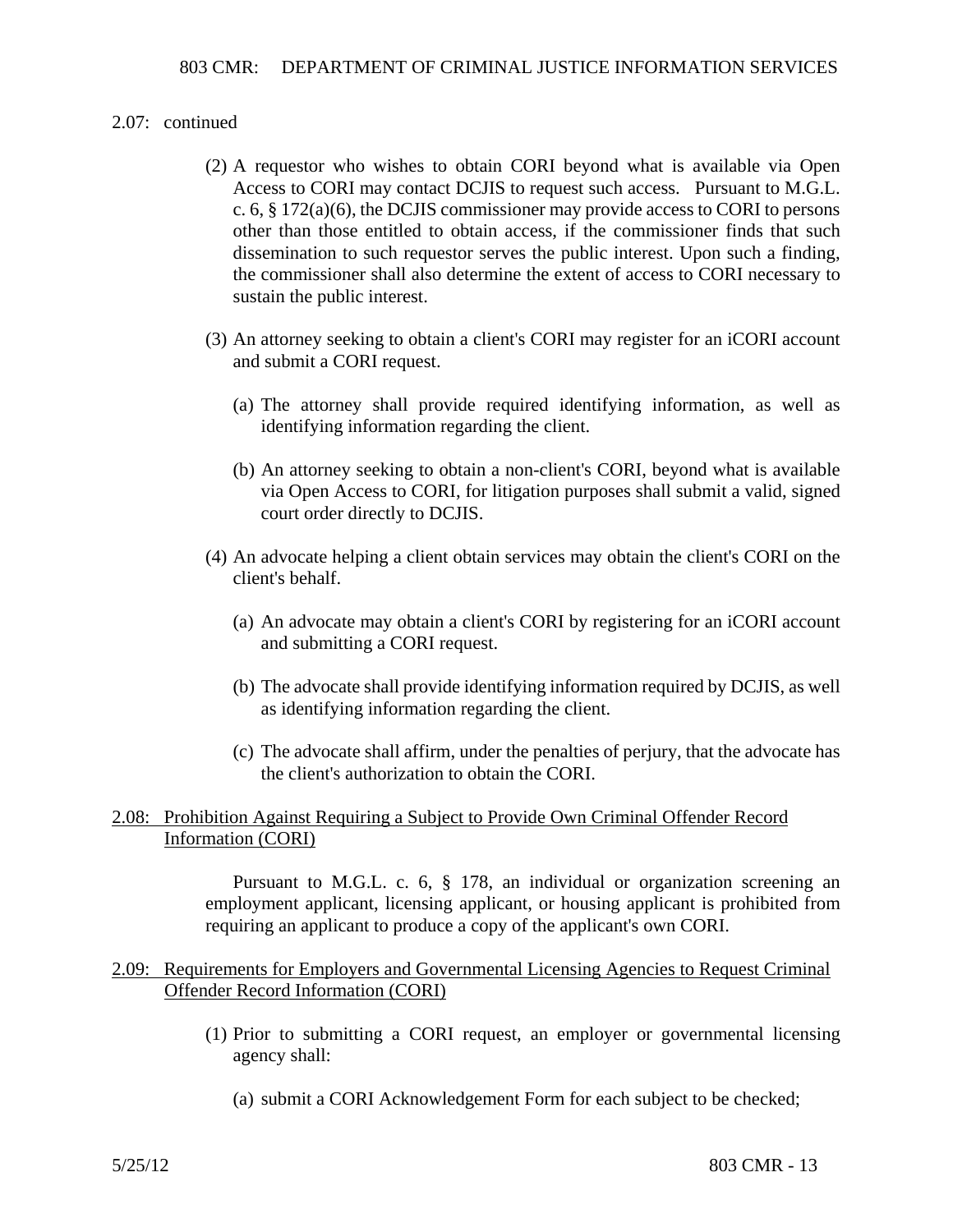- (b) verify the identity of the subject;
- (c) obtain the subject's signature on the CORI Acknowledgement Form; and
- (d) sign and date the CORI Acknowledgement Form certifying that the subject was properly identified.
- (2) To complete the CORI Acknowledgement Form, the subject shall provide:
	- (a) all names that have been used by the subject or by which the subject has been known; and
	- (b) any different name or date of birth for the subject that the subject is aware appears in the CORI database.
- (3) An employer or governmental licensing agency shall verify a subject's identity by examining a government-issued identification. Acceptable types of government-issued identification are:
	- (a) a state-issued driver's license;
	- (b) a state-issued identification card with a photograph;
	- (c) a passport; and
	- (d) a military identification.
- (4) If a subject does not have an acceptable government-issued identification, an employer or governmental licensing authority shall verify the subject's identity by other forms of documentation as determined by DCJIS.
- (5) If an employer or governmental licensing agency is unable to verify a subject's identity and signature in person, the subject may submit a completed CORI Acknowledgement Form acknowledged by the subject before a notary public.
- (6) An employer or governmental licensing agency shall submit the subject's name, date of birth, and, if available, the last six digits of the subject's social security number.
- (7) To retrieve CORI from the iCORI system, a subject's name, date of birth, and partial social security number as submitted by the employer or governmental licensing agency must match the information in the iCORI database exactly.
- (8) If a subject has additional names or dates of birth, the employer or governmental licensing agency may submit additional requests.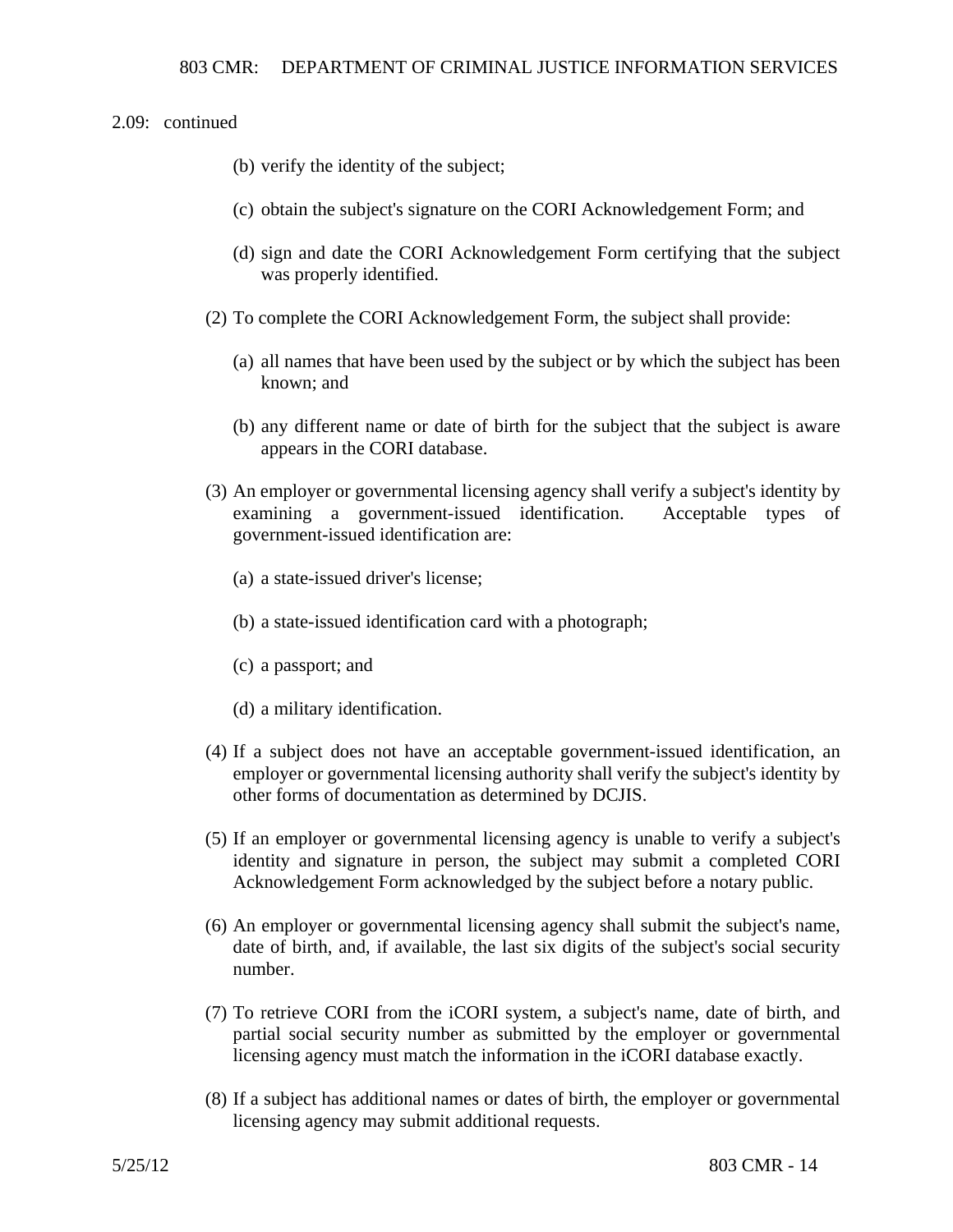- (9) For employers and governmental licensing agencies, CORI Acknowledgment Forms shall be valid for one year from the subject's having signed the form or until the conclusion of a subject's employment, whichever comes first.
	- (a) A requestor may submit a new request for CORI within one year of the subject's having signed the original CORI Acknowledgment Form as long as the requestor provides written notice to the subject at least 72 hours before submitting the request.
	- (b) Failure to provide such written notice to the subject of an otherwise authorized CORI request shall be considered a violation of 803 CMR 2.00.
	- (c) If a subject objects to the new request for CORI, the CORI Acknowledgment Form, that was executed for such a purpose, shall become invalid.
- (10) Nothing in 803 CMR 2.00 shall be construed to prohibit an employer or governmental licensing agency from making an adverse employment or licensing decision on the basis of a subject's objection to a request for CORI.
- (11) If a subject's professional license expires or is revoked, a subject's CORI Acknowledgment Form shall become invalid.
- (12) CORI Acknowledgement forms must be retained by the requestor for a minimum of one year from the date of the subject's signature.

### 2.10: Delivery of Criminal Offender Record Information (CORI) Results

- (1) Where fully automated, criminal history records will be returned to the requestor electronically. Otherwise, a manual search of the criminal history record shall be conducted and a response will be delivered upon completion of the search.
- (2) CORI requested electronically through iCORI may be viewed through the requestor's iCORI account.
- (3) CORI requested by paper submission shall be sent to the requestor by first-class mail.

#### 2.11: Storage and Retention of Criminal Offender Record Information (CORI)

(1) Hard copies of CORI shall be stored in a separate locked and secure location, such as a file cabinet. Employers and governmental licensing agencies shall limit access to the locked and secure location to employees who have been approved by them to access CORI.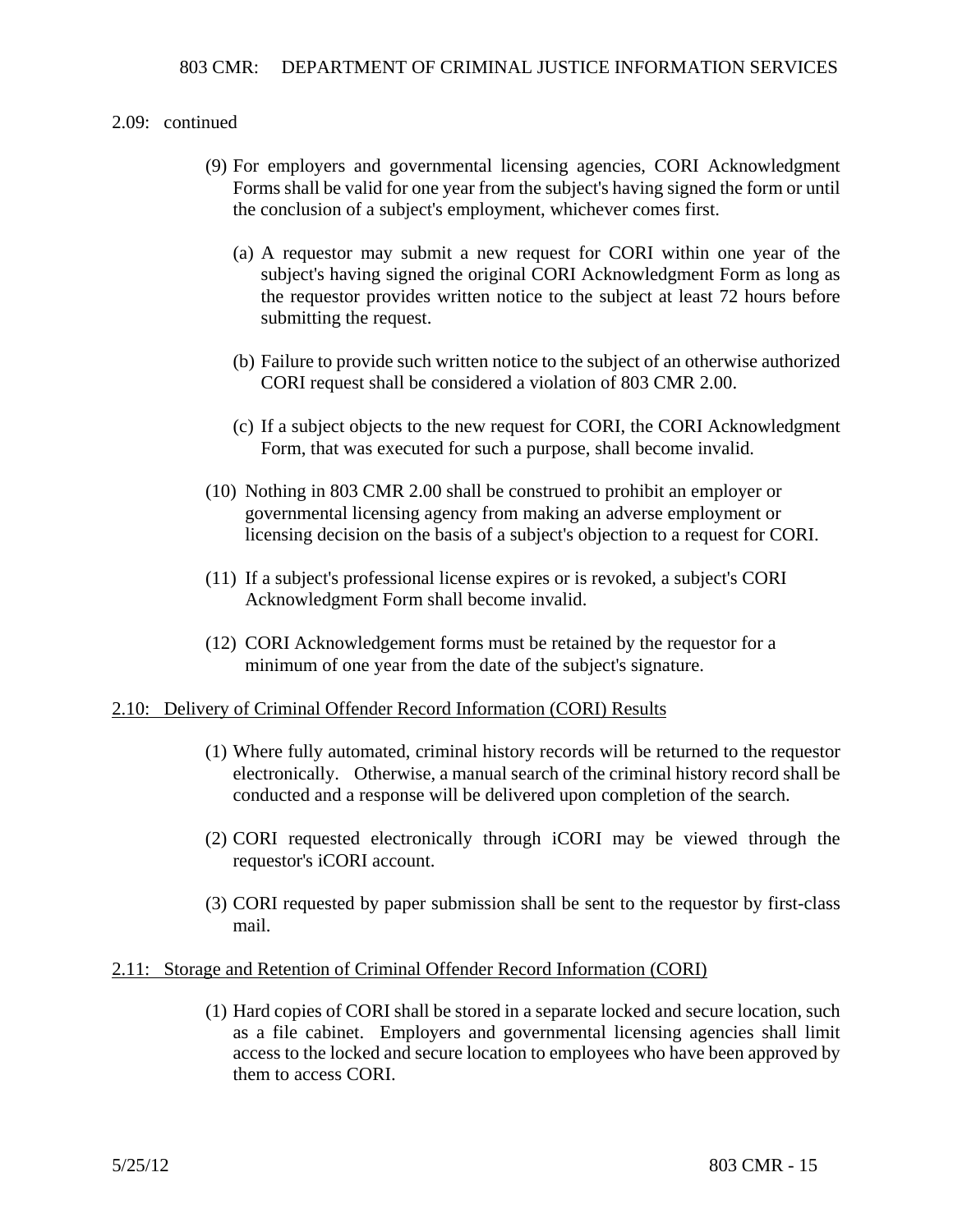### 2.11: continued

- (2) Electronically-stored CORI shall be password protected and encrypted. Employers and governmental licensing agencies shall limit password access to only those employees who have been approved by them to access CORI.
- (3) CORI shall not be stored using public cloud storage methods.
- (4) Each employer or governmental licensing agency shall not retain CORI for longer than seven years from the date of employment or volunteer service, or from the date of the final employment of licensing decision of the requestor regarding the subject, whichever occurs later.

### 2.12: Destruction of Criminal Offender Record Information (CORI)

(1) Each employer or governmental licensing agency shall destroy hard copies of CORI by shredding or otherwise before disposing of CORI.

### 2.12: continued

- (2) Each employer or governmental licensing agency shall destroy electronic copies of CORI by deleting them from the hard drive on which they are stored and from any system used to back up the information before disposing of CORI.
- (3) Each employer or governmental licensing agency shall appropriately clean all information by electronic or mechanical means before disposing of or repurposing a computer used to store CORI.

### 2.13: Required Dissemination of Criminal Offender Record Information (CORI) by an Employer or Governmental Licensing Agency

- (1) Each employer and governmental licensing agency shall provide a copy of the CORI information or other criminal history information and the source of other criminal history information regarding a subject to the subject:
	- (a) before asking the subject any questions regarding the subject's criminal history; and
	- (b) before making an adverse employment or licensing decision based on the subject's CORI.
- (2) Each employer or governmental licensing agency that is overseen, regulated, or supervised by a governmental entity shall, upon request, disseminate CORI to that governmental entity's staff.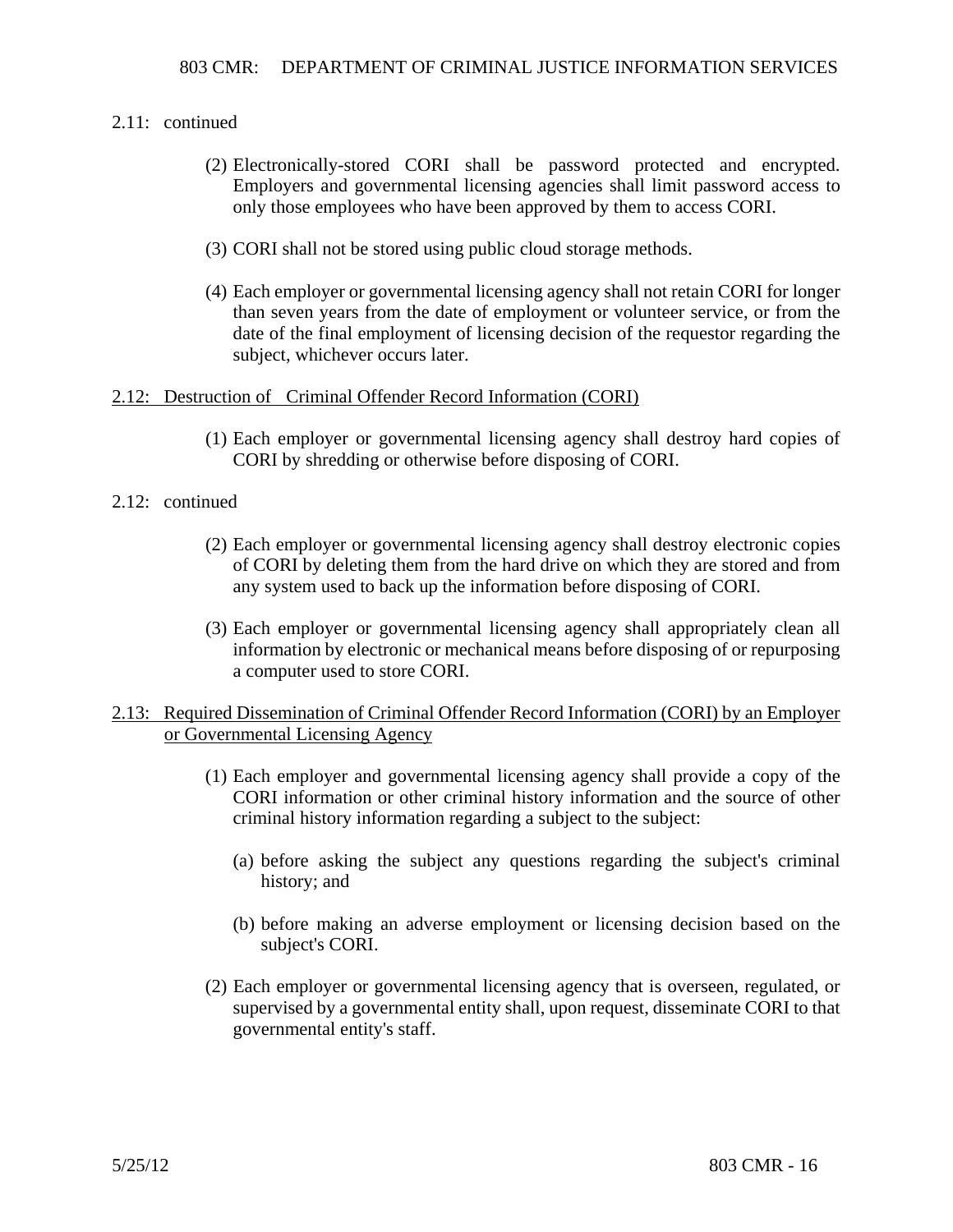### 2.14: Permissive Dissemination of Criminal Offender Record Information (CORI) by an Employer or Governmental Licensing Agency

- (1) An employer or governmental licensing agency may disseminate CORI to the subject.
- (2) If an employer or governmental licensing agency is a party to a complaint or legal action as a result of any decision based on CORI, the employer or governmental licensing agency may disseminate CORI to an administrative agency or court for the purpose of defending its decision.
- (3) An employer or governmental licensing agency may disseminate CORI to its staff who the employer or governmental licensing agency has authorized to request, receive, or review CORI for the purposes of evaluating the subject's application for employment or licensing.

### 2.15: Criminal Offender Record Information (CORI) Policy Requirement for Certain Requestors

- (1) Any employer or governmental licensing agency that annually conducts five or more criminal background investigations, whether CORI is obtained from DCJIS or any other source, shall maintain a written CORI policy, which must meet the minimum standards of the DCJIS model CORI policy.
- (2) DCJIS shall maintain a model CORI policy on a DCJS website.
- (3) A CORI policy may be developed and maintained regardless of the number of CORI requests conducted.

### 2.16: Requirement to Maintain a Secondary Dissemination Log

- (1) Following dissemination of any CORI outside of the employer or governmental licensing agency's organization, the employer or governmental licensing agency shall record such dissemination in a secondary dissemination log.
- (2) The secondary dissemination log must include:
	- (a) the subject's name;
	- (b) the subject's date of birth;
	- (c) the date and time of dissemination;
	- (d) the name of the person to whom the CORI was disseminated along with the name of the organization for which the person works, if applicable; and
	- (e) the specific reason for dissemination.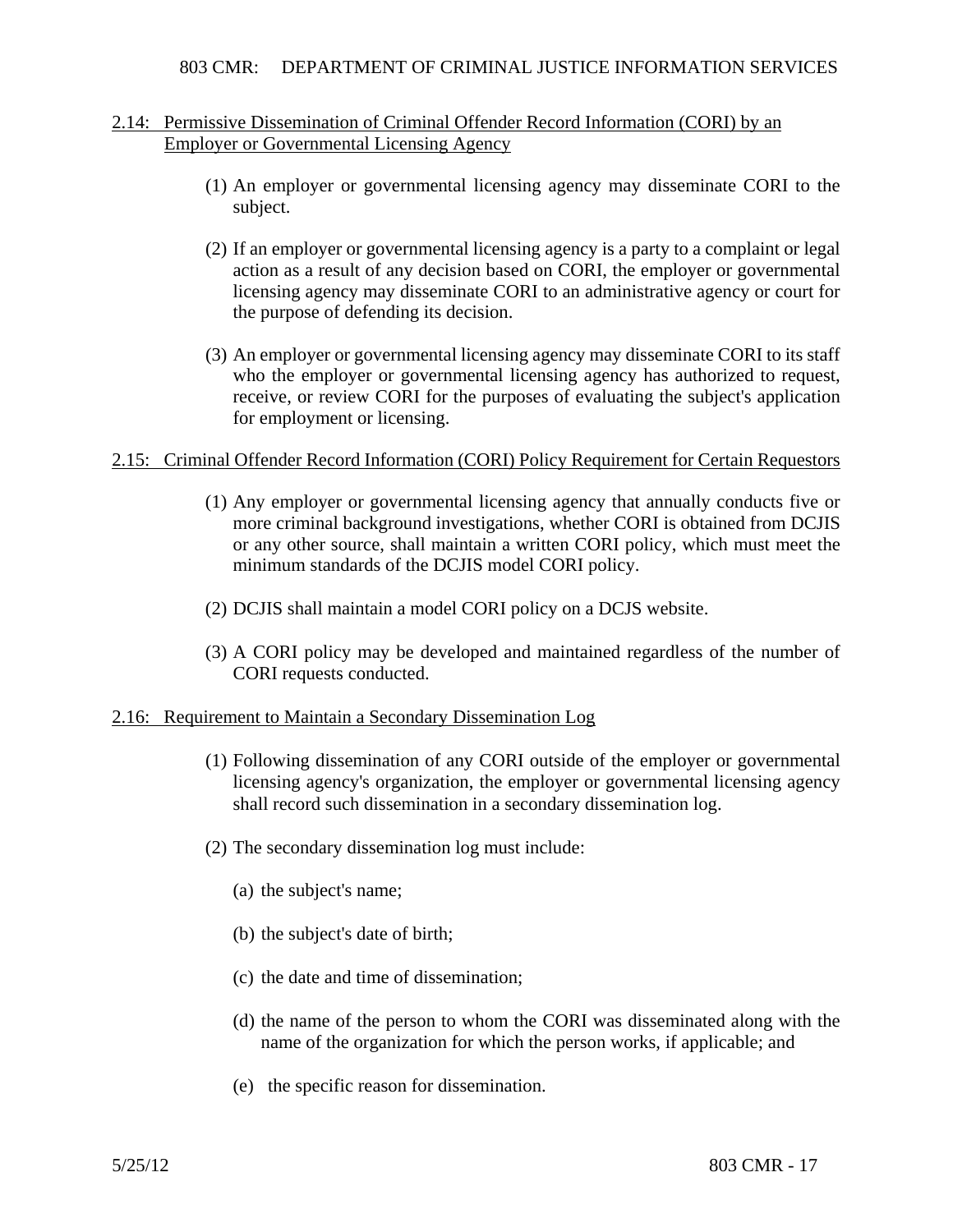2.16: continued

(3) The secondary dissemination log may be maintained electronically or on paper.

(4) Secondary dissemination log entries shall be maintained for at least one year.

(5) A secondary dissemination log shall be subject to audit by DCJIS.

### 2.17: Adverse Employment Decision Based on Criminal Offender Record Information (CORI)

Before taking adverse action on an employment applicant's application for employment based on the employment applicant's CORI, an employer shall:

- (1) comply with applicable federal and state laws and regulations;
- (2) notify the employment applicant in person, by telephone, fax, or electronic or hard copy correspondence of the potential adverse employment action;
- (3) provide a copy of the employment applicant's CORI to the employment applicant;
- (4) provide a copy of the employer's CORI Policy, if applicable;
- (5) identify the information in the employment applicant's CORI that is the basis for the potential adverse action;
- (6) provide the employment applicant with the opportunity to dispute the accuracy of the information contained in the CORI;
- (7) provide the employment applicant with a copy of DCJIS information regarding the process for correcting CORI; and
- (8) document all steps taken to comply with 803 CMR 2.17.

# 2.18: Adverse Employment Decision Based on Criminal History Information Received from a Source Other than Department of Criminal Justice Information Services (DCJIS)

Before taking adverse action on an employment applicant's application for employment based on the employment applicant's criminal history information that was received from a source other than DCJIS, an employer shall:

- (1) comply with applicable federal and state laws and regulations;
- (2) notify the employment applicant in person, by telephone, fax, or electronic or hard copy correspondence of the potential adverse employment action;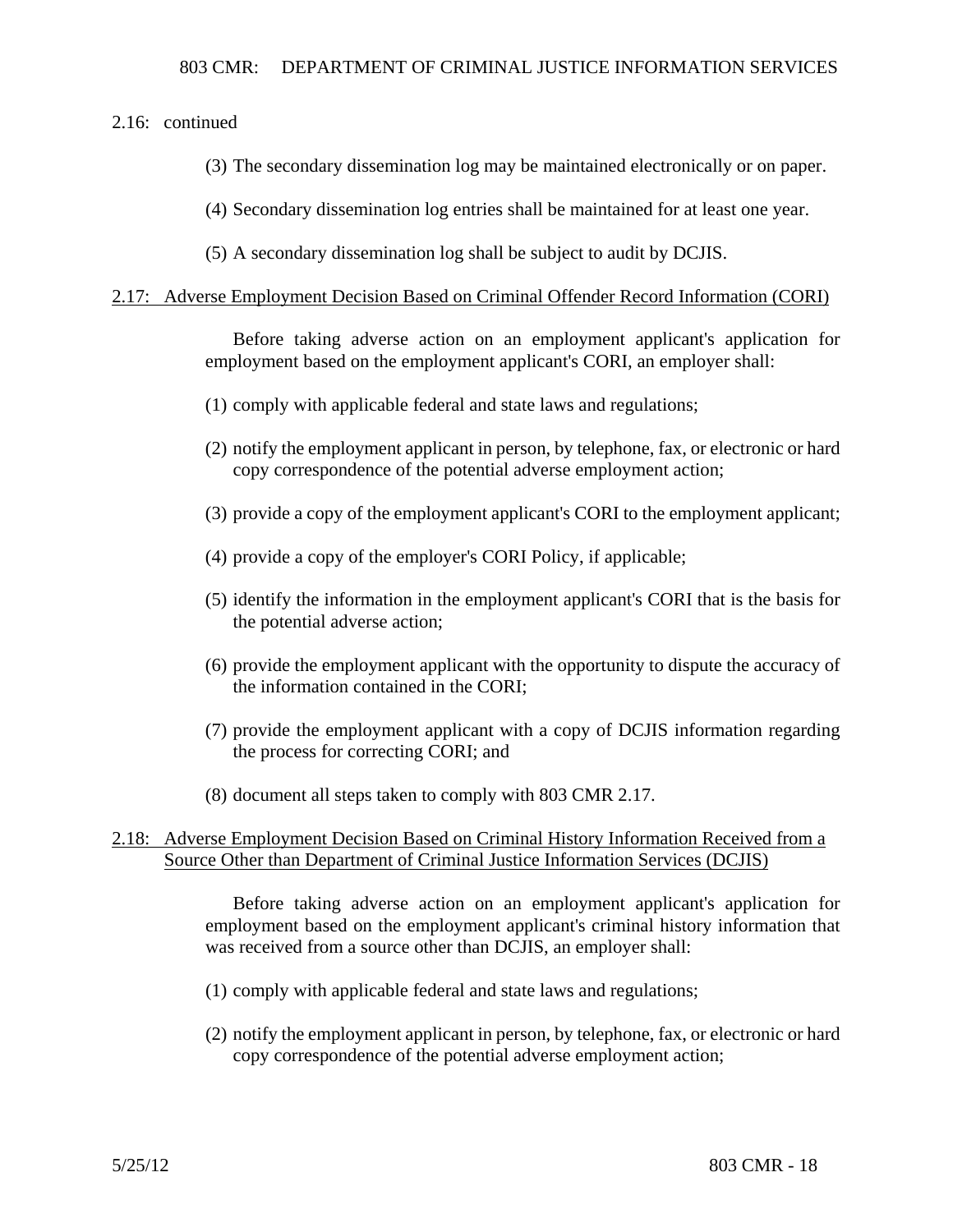### 2.18: continued

- (3) provide a copy of the employment applicant's criminal history information to the employment applicant including the source of the other criminal history information;
- (4) provide a copy of the employer's CORI Policy, if applicable;
- (5) provide the employment applicant with the opportunity to dispute the accuracy of the criminal history information;
- (6) provide the employment applicant with a copy of DCJIS information regarding the process for correcting criminal records; and
- (7) document all steps taken to comply with these requirements.

### 2.19: Adverse Licensing Decision Based on Criminal Offender Record Information (CORI)

- (1) Before taking adverse action on a licensing applicant's application for licensing based on the licensing applicant's CORI, a governmental licensing agency shall:
	- (a) comply with applicable federal and state laws and regulations;
	- (b) notify the licensing applicant in person, by telephone, fax, or electronic or hard copy correspondence of the potential adverse licensing action;
	- (c) provide a copy of the licensing applicant's CORI to the licensing applicant;
	- (d) identify the information in the licensing applicant's CORI that is the basis for the potential adverse action;
	- (e) provide the licensing applicant with a copy of DCJIS information regarding the process for correcting CORI; and
	- (f) document all steps taken to comply with these requirements.
- (2) The governmental licensing agency must provide the licensing applicant with information regarding an appeal process, including the opportunity to dispute the accuracy of the information contained in the CORI.

### 2.20: Adverse Licensing Decision Based on Criminal History Information Received From a Source Other than Department of Criminal Justice Information Services (DCJIS)

(1) Before taking adverse action on a licensing applicant's application for licensing based on the licensing applicant's criminal history information received from a source other than DCJIS, a governmental licensing agency shall: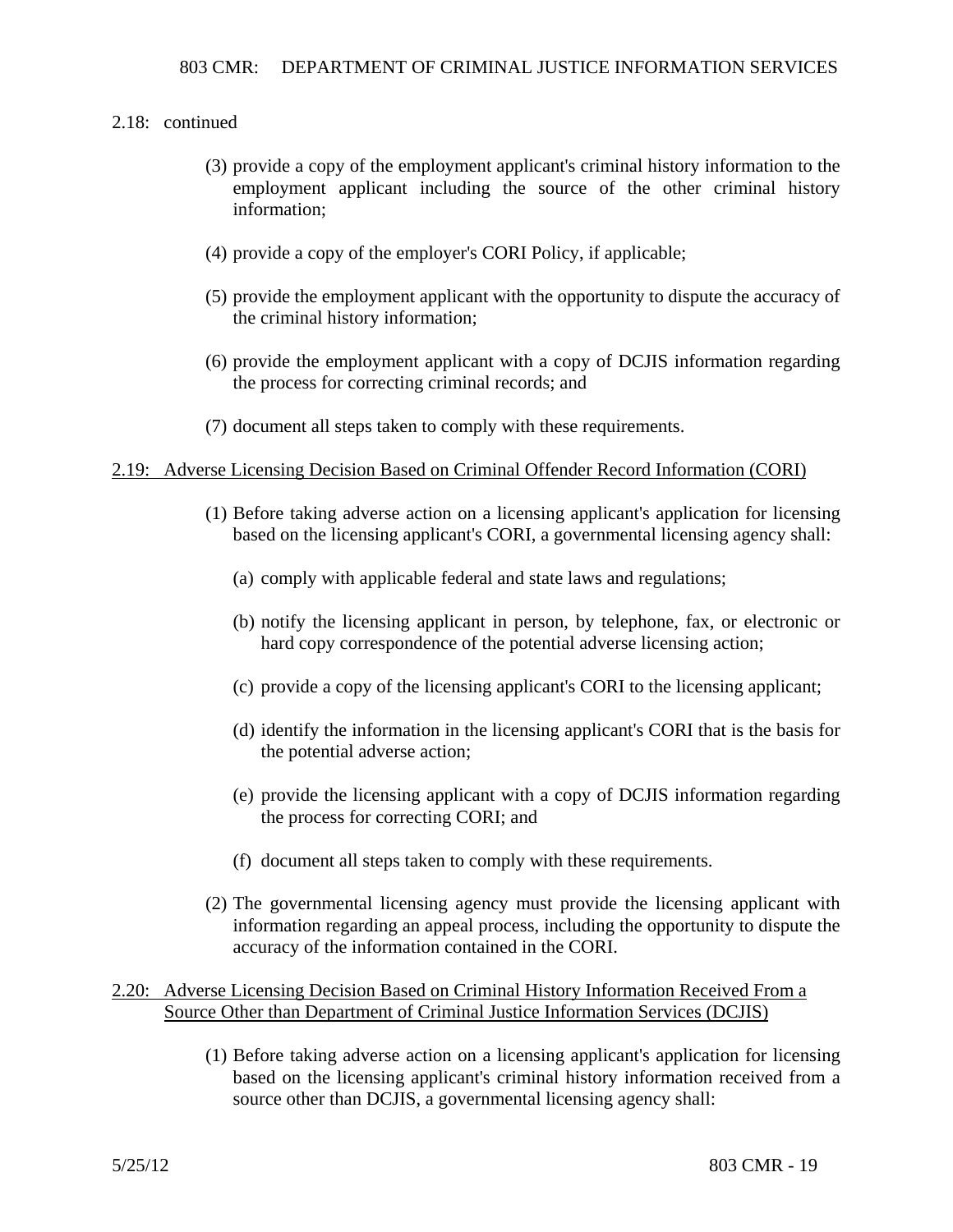- (a) comply with applicable federal and state laws and regulations;
- (b) notify the licensing applicant in person, by telephone, fax, or electronic or hard copy correspondence of the potential adverse licensing action;
- (c) provide a copy of the licensing applicant's criminal history information received from a source other than DCJIS to the licensing applicant including the source of the other criminal history information;
- (d) provide the licensing applicant with a copy of DCJIS information regarding the process for correcting CORI; and
- (e) document all steps taken to comply with 803 CMR 2.20.
- (2) The governmental licensing agency must provide the licensing applicant with information regarding an appeal process, including the opportunity to dispute the accuracy of the information contained in the CORI.

### 2.21: Use of a Consumer Reporting Agency (CRA) to Make Employment Decisions

- (1) An employer may use the services of a Consumer Reporting Agency (CRA) to request CORI regarding an employment applicant. *See* also 803 CMR 11.00: *Consumer Reporting Agency*.
	- (a) Before a CRA can request CORI from DCJIS on an employer's behalf, the employer shall:
		- 1. notify the employment applicant, in writing and in a separate document consisting solely of such notice, that a consumer report may be used in the employment decision making process; and
		- 2. obtain the employment applicant's separate written authorization to conduct background screening before asking a CRA for the report regarding the subject. An employer shall not substitute the CORI Acknowledgement Form for this written authorization.
	- (b) An employer shall also provide required information to the CRA before requesting CORI through a CRA.
		- 1. The employer shall certify to the CRA that the employer is in compliance with the Federal Fair Credit Reporting Act (FCRA), 15 U.S.C. § 1681.
		- 2. The employer shall not misuse any information in the report in violation of federal or state laws or regulations.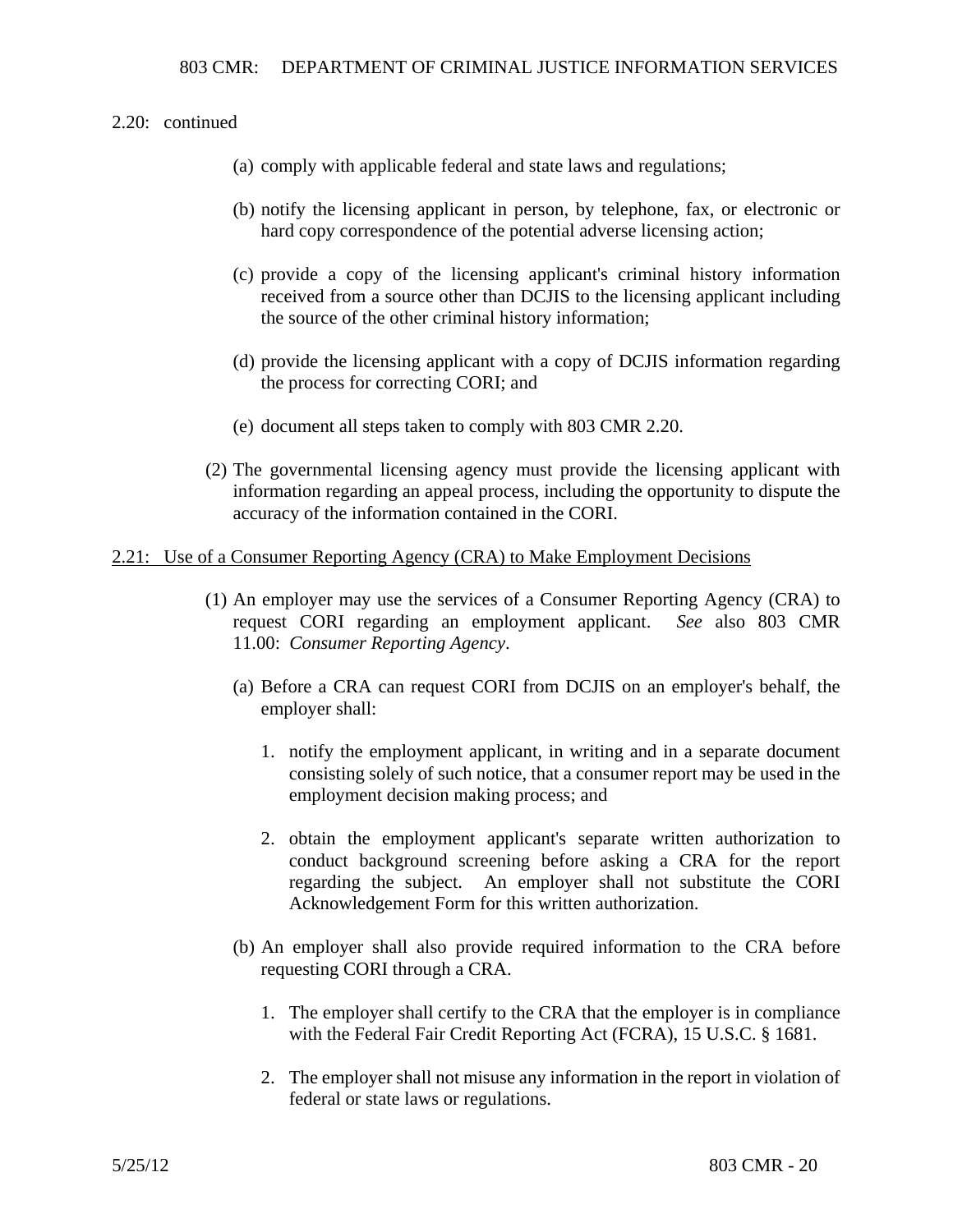### 2.21: continued

- 3. The employer shall provide accurate identifying information for the employment applicant to the CRA and the purpose for which the subject's CORI is being requested.
- (2) Before taking adverse action on an employment applicant's application based on the employment applicant's CORI received from a CRA who obtained it from the DCJIS the employer shall:
	- (a) provide the employment applicant with a pre-adverse action disclosure that includes a copy of the employment applicant's consumer report and a copy of *A Summary of Your Rights Under the Fair Credit Reporting Act*, published by the Federal Trade Commission and obtained from the CRA, by meeting the employment applicant in person, or by telephone, by electronic communication, by fax, or by hard copy correspondence;
	- (b) notify the employment applicant in person, by telephone, fax or electronic or hard copy, correspondence of the potential adverse employment action;
	- (c) provide a copy of the CORI to the employment applicant;
	- (d) provide a copy of the employer's CORI Policy, if applicable, to the employment applicant;
	- (e) identify the information in the employment applicant's CORI that is the basis for the potential adverse decision;
	- (f) provide the employment applicant with an opportunity to dispute the accuracy of the information contained in the CORI; and
	- (g) provide the employment applicant with a copy of the DCJIS information regarding the process for correcting a criminal record;
	- (h) document all steps taken to comply with 803 CMR 2.21(2).
- (3) If an employer obtains criminal history from a CRA that obtained it from a source other than DCJIS and the employer is inclined to make an adverse employment decision based on that criminal history, the employer shall:
	- (a) provide the employment applicant with a pre-adverse action disclosure that includes a copy of the employment applicant's consumer report and a copy of *A Summary of Your Rights Under the Fair Credit Reporting Act*, published by the Federal Trade Commission and obtained from the CRA, by meeting the employment applicant in person, by telephone, by electronic communication, by fax, or by hard copy correspondence;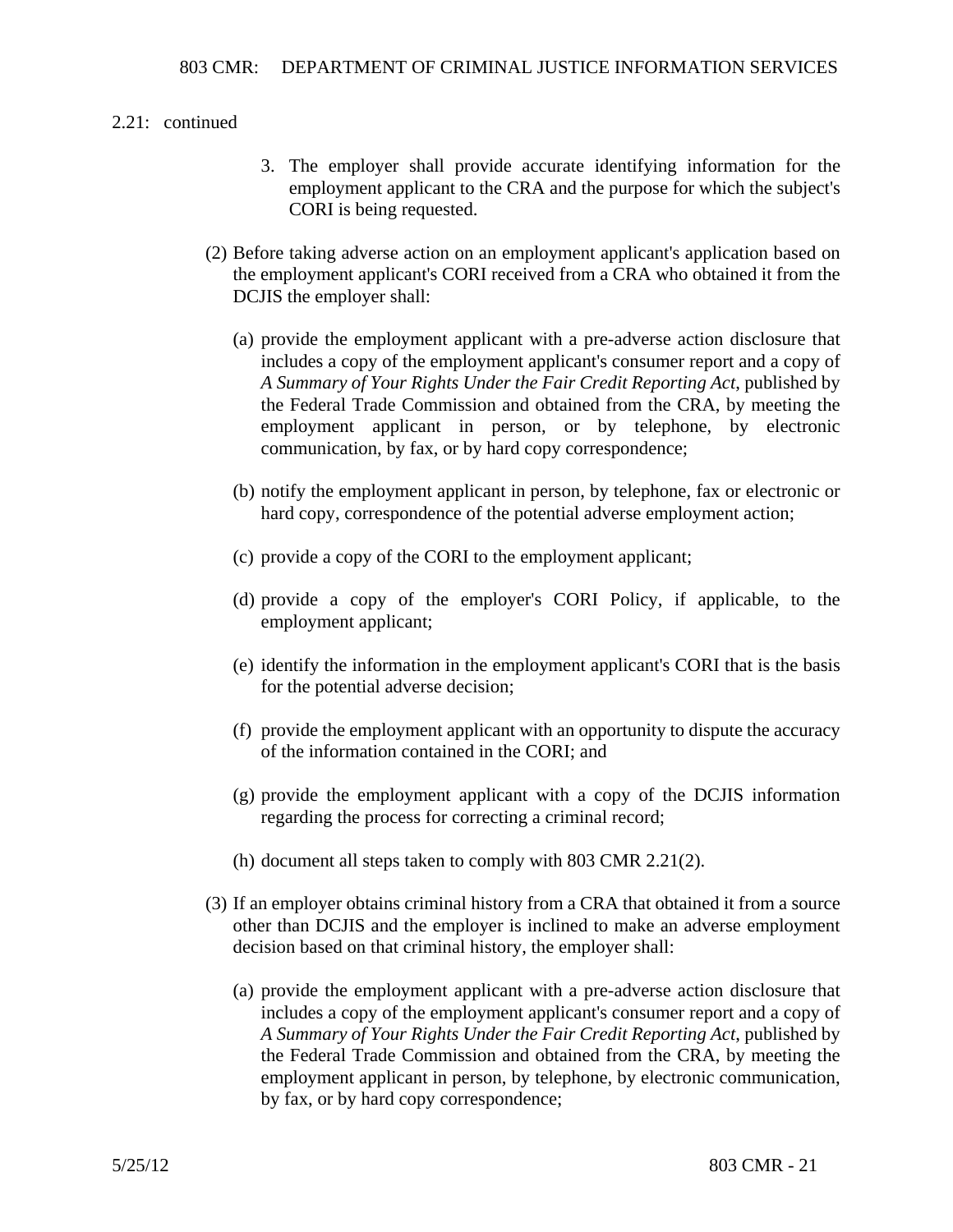### 2.21: continued

- (b) provide a copy of the criminal history to the employment applicant;
- (c) provide a copy of the employer's CORI Policy to the employment applicant, if applicable;
- (d) provide the employment applicant with an opportunity to dispute the accuracy of the criminal history information;
- (e) provide the employment applicant with a copy of the DCJIS information regarding the process for correcting a criminal record; and
- (f) document all steps taken to comply with 803 CMR 2.21(3).

### 2.22: Audits by Department of Criminal Justice Information Services (DCJIS)

- (1) Requests for CORI are subject to audit by DCJIS.
- (2) Each employer and governmental licensing agency who requests CORI shall respond to, and participate in, audits conducted by DCJIS.
	- (a) Failure to cooperate with, or to respond to, an audit may result in immediate revocation of CORI access.
	- (b) If CORI access is revoked for failure to cooperate with, or to respond to, a DCJIS audit, the employer or governmental licensing agency shall not obtain CORI through a CRA.
	- (c) DCJIS may restore CORI access upon completion of its audit.
	- (d) DCJIS may also initiate a complaint with the CRRB against any employer or governmental licensing agency for failure to respond to, or to participate in, an audit.
- (3) During a DCJIS audit, the employer or governmental licensing agency shall provide, or allow DCJIS audit staff to inspect, certain CORI-related documents, including, but not limited to:
	- (a) CORI Acknowledgement Forms;
	- (b) secondary dissemination logs;
	- (c) the organization's CORI Policy; and
	- (d) documentation of any adverse employment or licensing decisions based on CORI.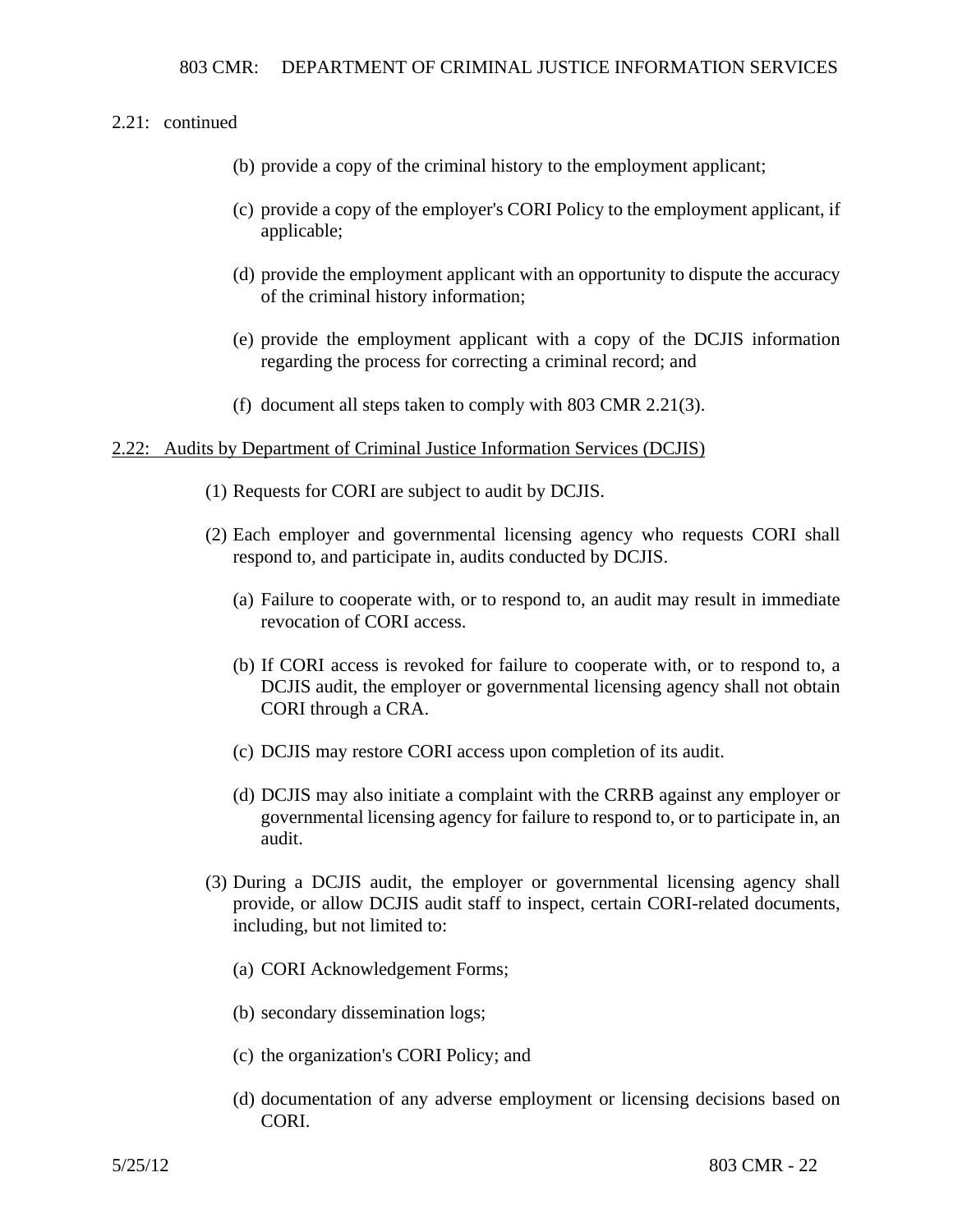### 2.22: continued

- (4) During an audit, DCJIS audit staff shall assess the employer or governmental licensing agency's compliance with statutory and regulatory requirements, including, but not limited to:
	- (a) if the employer or governmental licensing agency properly registered for the appropriate level of CORI access and provided correct registration information;
	- (b) if the employer or governmental licensing agency is properly completing and retaining CORI Acknowledgement Forms;
	- (c) if the employer or governmental licensing agency is requesting CORI in compliance with 803 CMR 2.00;
	- (d) if the employer or governmental licensing agency is properly storing and safeguarding CORI;
	- (e) if the employer or governmental licensing agency is properly maintaining a secondary dissemination log;
	- (f) if the employer or governmental licensing agency is screening only those individuals permitted by law; and
	- (g) if the employer or governmental licensing agency has a CORI policy that complies with DCJIS requirements.
- (5) Audit results may be published.
- (6) If DCJIS auditors determine that the employer or governmental licensing agency is not in compliance with statutory or regulatory CORI requirements, DCJIS may initiate a complaint against the organization with the CRRB.
- (7) DCJIS may also refer the audit results to state or federal law enforcement agencies for criminal investigation.

### 2.23: Confidentiality and Privacy of Criminal Offender Record Information (CORI)

- (1) A non-law enforcement requestor shall not request an individual's CORI without that individual's authorization, except when requesting Open Access to CORI.
- (2) Restrictions on access to, and dissemination of, an individual's CORI shall terminate upon the individual's death. Upon request, and with a valid death certificate or reasonable proof of death as determined by DCJIS, criminal justice agencies shall be permitted to release CORI regarding a deceased individual.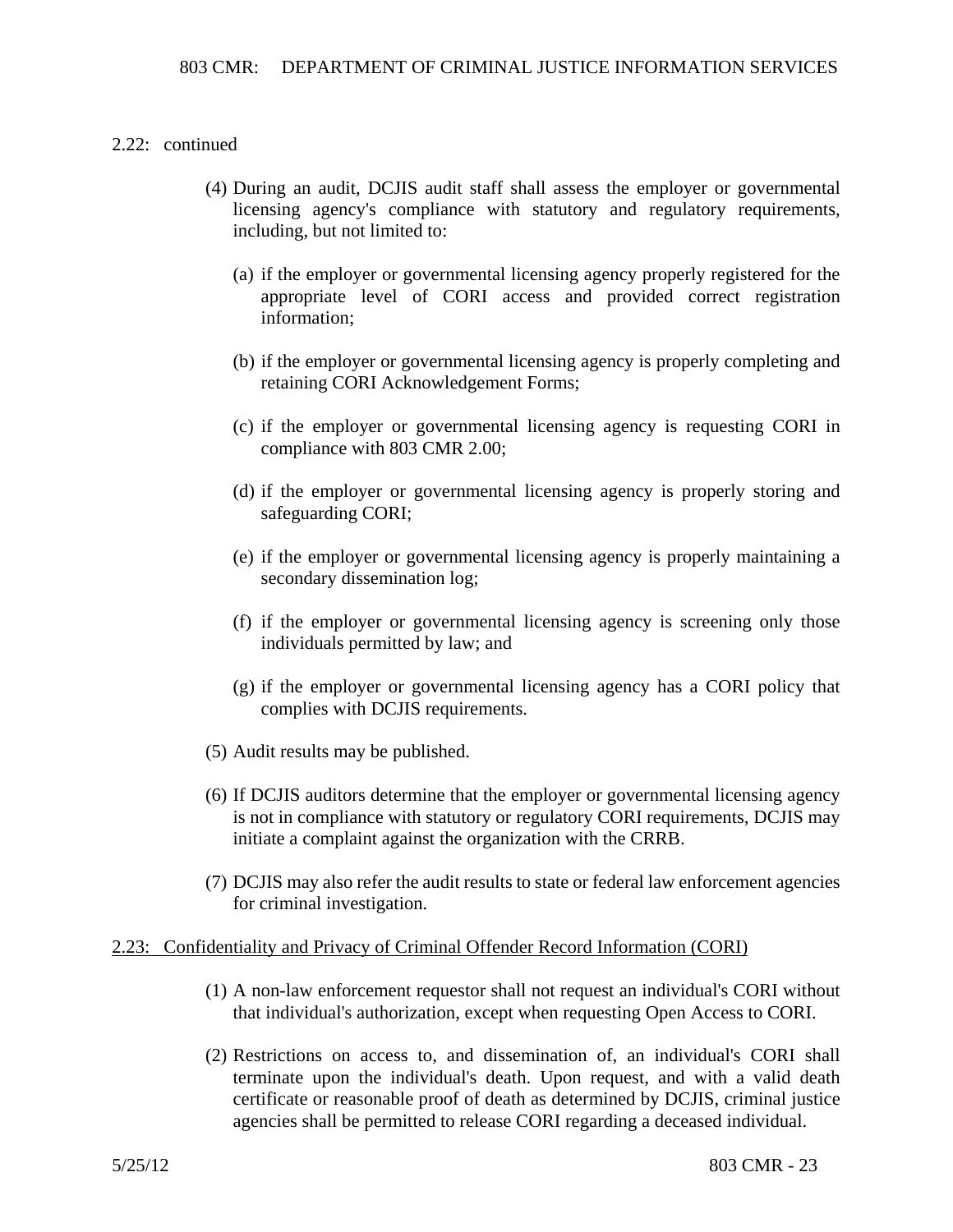### 2.24: Criminal Offender Record Information (CORI) Self-audit

- (1) A self-audit is not a public record.
- (2) To obtain a self-audit, an individual may register for an iCORI account or may request a self-audit from DCJIS via mail, using a request form developed by DCJIS.
- (3) An individual shall have a hard copy request form for a self-audit notarized.
- (4) An individual may request one free self-audit request every 90 days.
- (5) To request a self-audit, an individual shall provide required identifying information.

### 2.25: Inaccurate Criminal Offender Record Information (CORI)

- (1) DCJIS shall provide a process for investigating and correcting inaccurate CORI.
- (2) DCJIS shall provide details on current policies and procedures for correcting inaccurate CORI upon request.

### 2.26: Criminal Offender Record Information (CORI) Complaints

- (1) DCJIS shall provide a process for individuals to file complaints including, but not limited to:
	- (a) improper access to or dissemination of CORI;
	- (b) failure of an organization to follow regulations, including 803 CMR 2.00, 803 CMR 5.00: *Criminal Offender Record Information (CORI) - Housing* and 803 CMR 11.00: *Consumer Reporting Agencies*.
	- (c) identity theft resulting in inaccurate CORI.
- (2) DCJIS shall screen all complaints to determine whether there is sufficient information to initiate a complaint investigation.
- (3) After investigation, if DCJIS determines that there is sufficient information, DCJIS will schedule either a CORI complaint hearing before a subcommittee of the CRRB or a CORI complaint conference before a complaint hearing officer. Whether a complaint goes to conference or a hearing shall depend upon the complexity of the complaint.
	- (a) All parties shall receive at least 30 days notice of the scheduled date, time, and place of the hearing or conference from DCJIS by electronic communication or first class mail.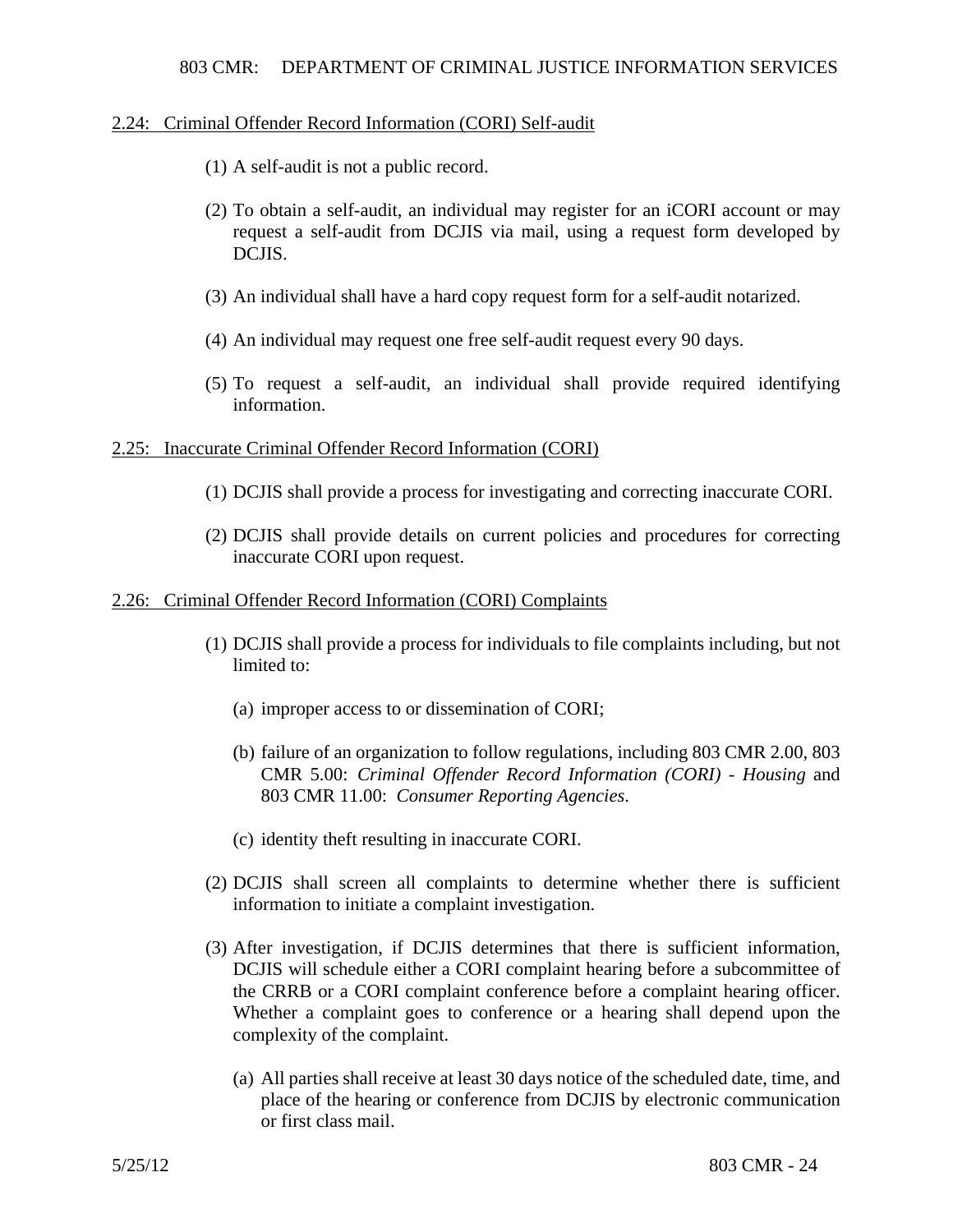### 2.26: continued

- (b) Both the complainant and the respondent shall also receive a complaint packet that contains the complaint, response, and any other additional relevant information obtained by DCJIS.
- (c) Before the conference or hearing, DCJIS shall issue notices and summonses to compel attendance of both the complainant and respondent. DCJIS may issue additional notices and summonses to compel the attendance of witnesses and to require the production of books, records, or documents.
- (d) Prior to the conference or hearing, either party may request that a summons be issued to secure the attendance of an in-state witness.
	- 1. The party requesting a summons shall provide, in writing, the reasons why a requested witness' testimony is relevant to the proceeding.
	- 2. Upon receipt of this information, should the complaint hearing officer or subcommittee chairperson determine testimony of the requested witness is not relevant, the party's request for a witness summons may be denied.
	- 3. The party requesting a summons must also provide the name and address of the witness at least 21 days before the conference or hearing.
- (e) Prior to a conference or hearing, the respondent may admit to the alleged violation and agree to pay a civil penalty and agree to any other sanctions as issued by the CRRB.
- (4) The complaint conference shall be an adjudicatory hearing that takes place before a complaint hearing officer who conducts the conference and determines its course, including in what order and the manner in which the parties may offer information. Depending on the subject matter, CORI complaint conferences may be open to the public.
	- (a) The hearing officer shall administer oaths to the parties, ensure all relevant issues are considered, and request, receive, and make part of the conference record all evidence determined necessary to decide the issues raised in the complaint and the response.
	- (b) All CORI complaint conferences shall be subject to the provisions of M.G.L. c. 30A, which governs adjudicatory hearing procedures.
	- (c) All CORI complaint conferences shall be subject to the informal rules of adjudicatory procedure under 801 CMR 1.02: *Informal/Fair Hearing Rules*.
	- (d) All complaint conferences shall be electronically recorded.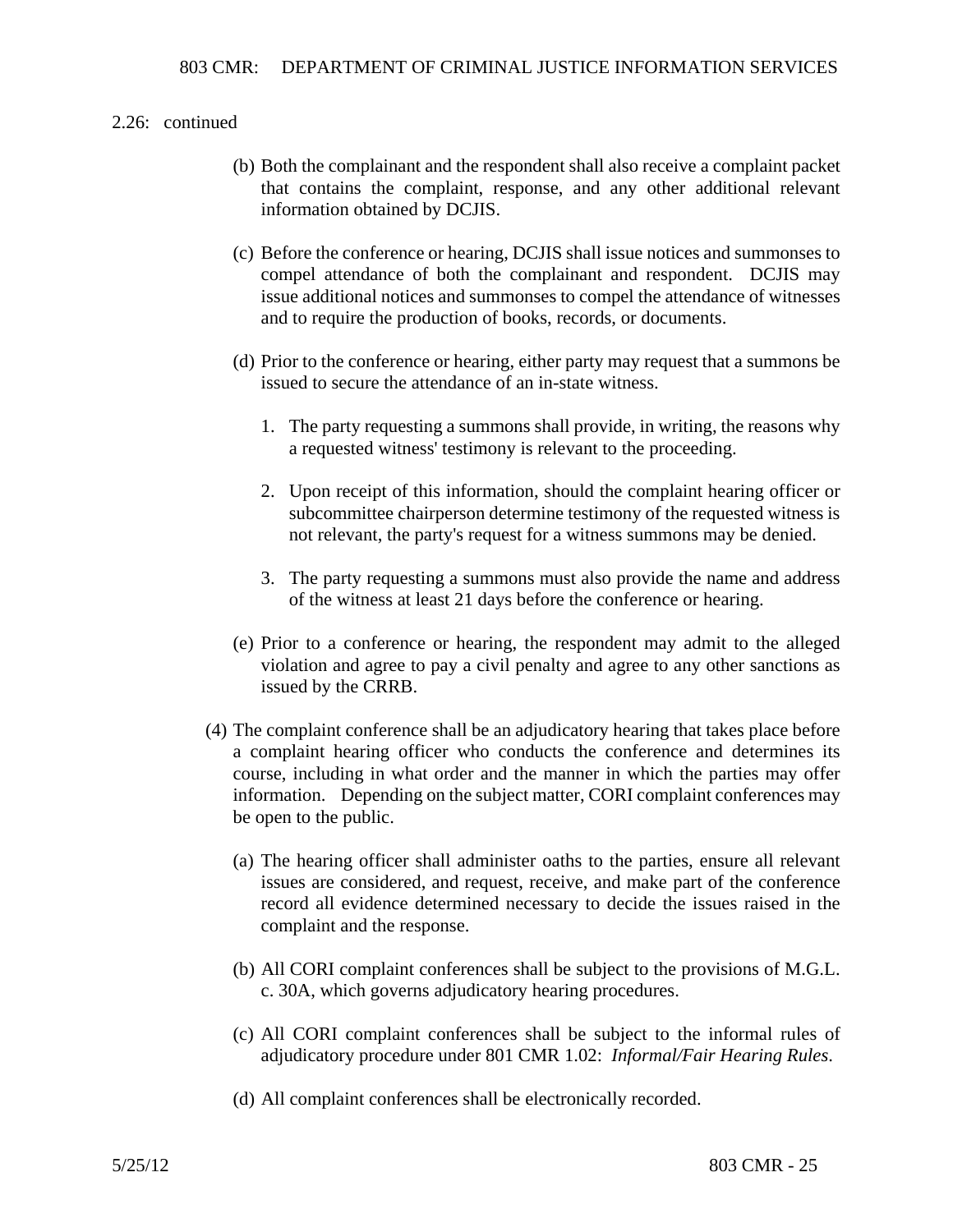### 2.26: continued

- (e) At the complaint conference, the complainant and the respondent may present testimony and evidence on their own behalf.
- (f) Following the complaint conference, the complaint hearing officer shall issue a recommendation on which the CRRB shall vote at its next formal meeting. Board findings and orders may be publicly posted. However, all identifying information of the complainant will be redacted prior to such posting.
- (5) A CORI complaint hearing shall be an adjudicatory hearing that takes place before a CRRB subcommittee presided over by a subcommittee chairperson who conducts the hearing and determines its course, including in what order and the manner in which the parties may offer information. Complaint hearings shall not be open to the public.
	- (a) The subcommittee chairperson shall administer oaths to the parties, ensure all relevant issues are considered, and request, receive, and make part of the hearing record all evidence determined necessary to decide the issues raised in the complaint and the response.
	- (b) All CORI complaint hearings shall be subject to the provision of M.G.L. c. 30A, which governs adjudicatory hearing procedures.
	- (c) All CORI complaint hearings shall be subject to the informal rules of adjudicatory procedure under 801 CMR 1.02: *Informal/Fair Hearing Rules*.
	- (d) All CORI complaint hearings shall be electronically recorded.
	- (e) At the complaint hearing, the complainant and the respondent may present testimony and evidence on their own behalf.
	- (f) Following a complaint hearing, the subcommittee shall issue a written "Decision and Order" stating whether there was a violation of the CORI law or these regulations and what civil penalty, if any, will be assessed. Board findings and orders may be publicly posted. All identifying information of the complainant shall be redacted prior to such posting.
- (6) If any person involved in a hearing before the CRRB is hearing impaired, speech impaired, or cannot speak or understand the English language, that person shall be entitled to have translation services present at a conference or hearing.
	- (a) In order to obtain the services of a translator, the person shall notify DCJIS upon the filing of a complaint or upon providing a complaint response.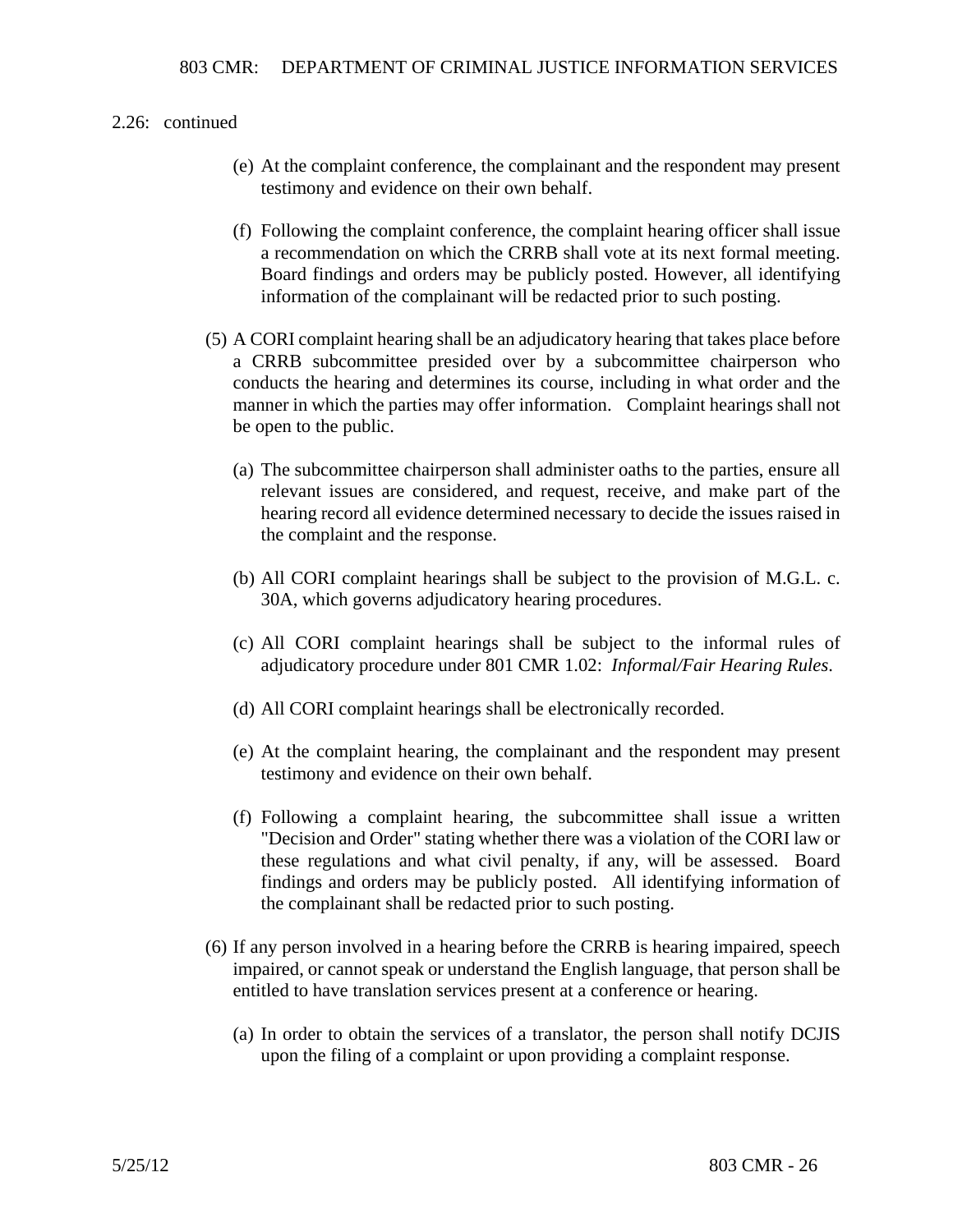### 2.26: continued

- (b) A person may also provide a translator. If a person chooses to provide a translator, the person shall notify DCJIS as soon as reasonably possible prior to the conference or hearing. At that time, the person shall provide the qualifications of the translator to the satisfaction of DCJIS. DCJIS must approve the translator prior to the conference or hearing.
- (c) If a person requests a translator pursuant to 803 CMR 2.00, DCJIS shall arrange for the services of such a translator and shall notify the complainant and respondent of the identity of the translator within a reasonable amount of time prior to the conference or hearing.
- (d) The CRRB may order any person failing to appear after a request for translation services to pay the costs of the translator.

### 2.27: The Criminal Record Review Board

- (1) The Criminal Record Review Board (CRRB) shall be an 18-member Board, created pursuant to M.G.L. c. 6, § 168(a), that shall meet regularly to review complaints and investigate incidents involving allegations of statutory and regulatory CORI violations.
- (2) The Board shall also consult upon the adoption of rules and regulations for the implementation, administration and enforcement of M.G.L. c. 6, § 168A, and the collection, storage, access, dissemination, content, organization and use of criminal offender record information by requestors.
- (3) The following 13 members of the CRRB are statutorily designated and shall serve *ex officio*:
	- (a) the Secretary of Public Safety and Security or designee, who serves as the CRRB chair;
	- (b) the Attorney General or designee;
	- (c) the Secretary of Labor and Workforce Development or designee;
	- (d) the Chair of the Massachusetts Sentencing Commission or designee;
	- (e) the Chief Counsel for the Committee for Public Counsel Services or designee;
	- (f) the Chair of the Parole Board or designee;
	- (g) the Commissioner of Correction or designee;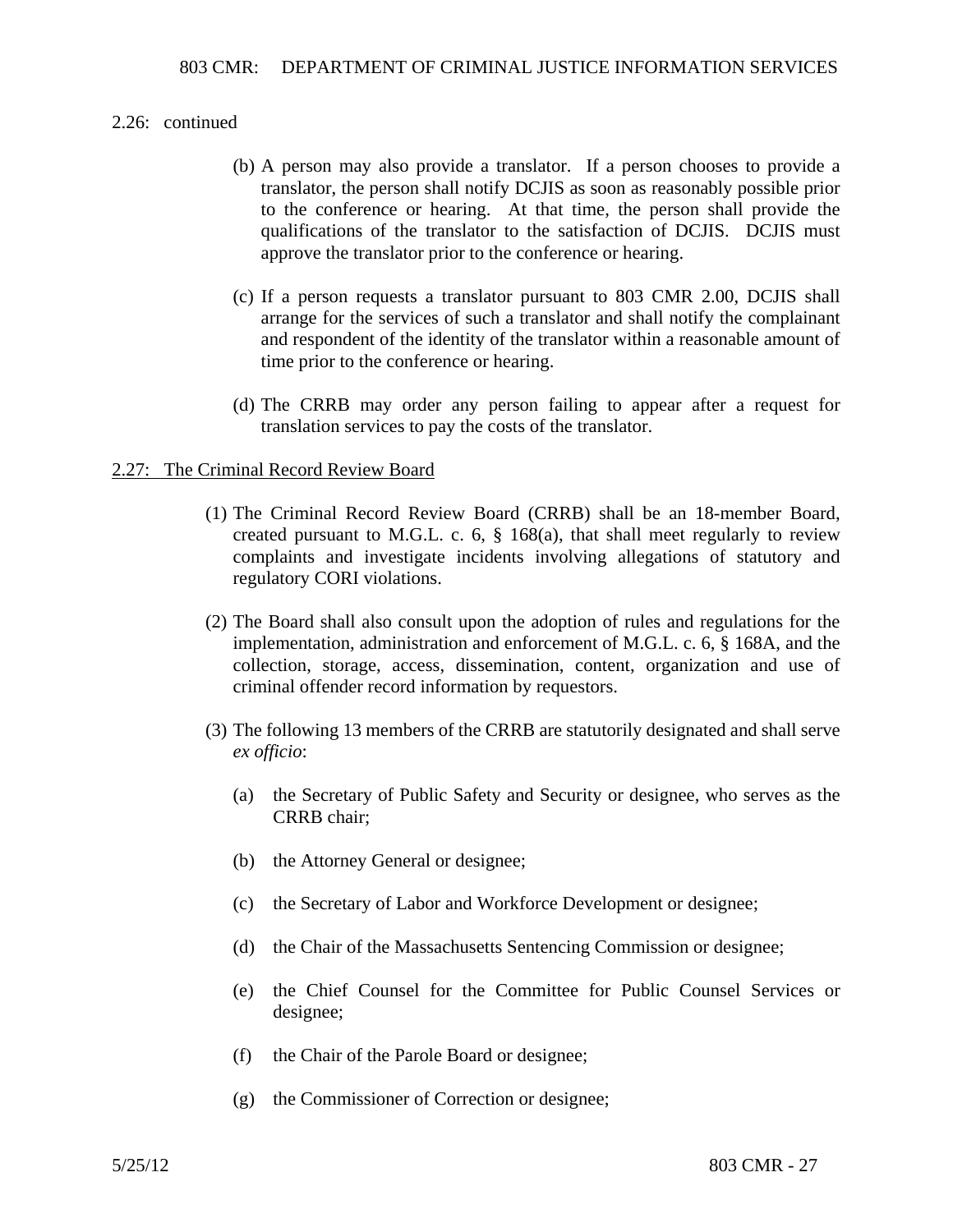### 2.27: continued

- (h) the Commissioner of Probation or designee;
- (i) the Commissioner of Youth Services or designee;
- (j) the Colonel of State Police or designee;
- (k) the president of the Massachusetts District Attorneys Association or designee;
- (l) the president of the Massachusetts Sheriffs' Association or designee; and
- (m) the president of the Massachusetts Chiefs of Police Association or designee.
- (4) The remaining five CRRB members shall be appointed by the governor for three year terms to fulfill certain statutory designations:
	- (a) one shall represent private users of CORI;
	- (b) one shall be a victim of crime;
	- (c) one shall have experience in the areas of workforce development or ex-offender rehabilitation; and
	- (d) two shall be persons with experience in issues relating to personal privacy.
- (5) The CRRB shall have the authority to:
	- (a) dismiss a CORI complaint;
	- (b) appoint a Board member, hearing officer, or three member subcommittee to conduct hearings or conferences of CORI violation complaints;
	- (c) issue summonses to compel the attendance of witnesses and require their testimony at hearings or conferences;
	- (d) require the production of books, records, and documents for hearings or conferences;
	- (e) administer oaths at hearings or conferences;
	- (f) order any party who fails to appear at a conference or hearing, after a request for translation services, to pay the costs of the translator;
	- (g) remand a complaint presented to it for additional fact finding;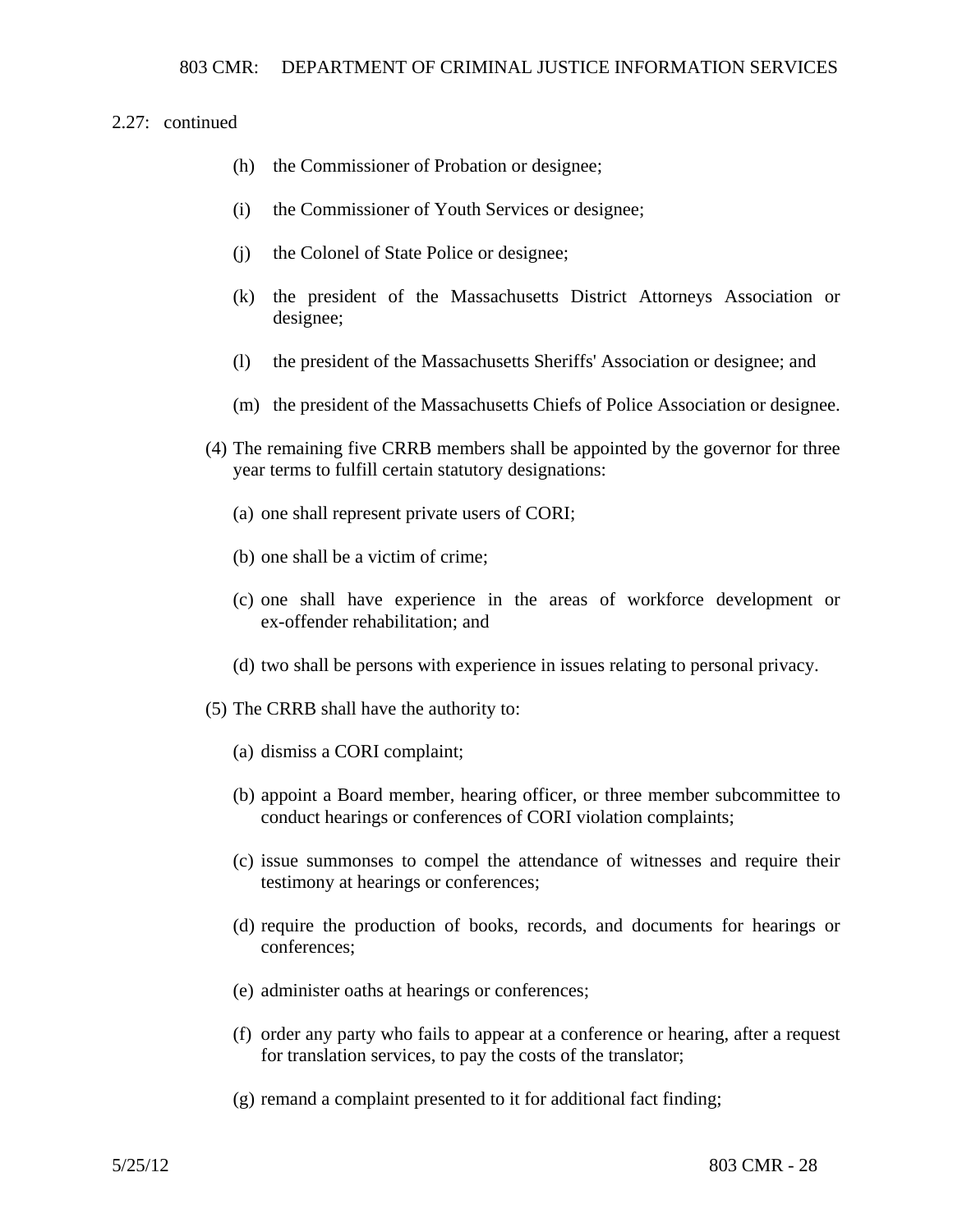### 2.27: continued

- (h) review complaints and investigate any incidents alleging violations of M.G.L. c. 6, §§ 168 through 178A;
- (i) hear complaints and investigate any incidents alleging violations of board rules and regulations;
- (j) revoke access to CORI;
- (k) impose civil fines of up to \$5,000 for each knowing CORI violation; and
- (l) refer any complaint to state or federal criminal justice agencies for criminal investigation.

### 2.28: Severability

If any provision of 803 CMR 2.00, or the application thereof, is held to be invalid, such invalidity shall not affect the other provisions or the application of any other part of 803 CMR 2.00 not specifically held invalid and, to this end, the provisions of 803 CMR 2.00 and various applications thereof are declared to be severable.

### REGULATORY AUTHORITY

803 CMR 2.00: M.G.L. c. 6, §§ 167A and 172; and M.G.L. c. 30A.